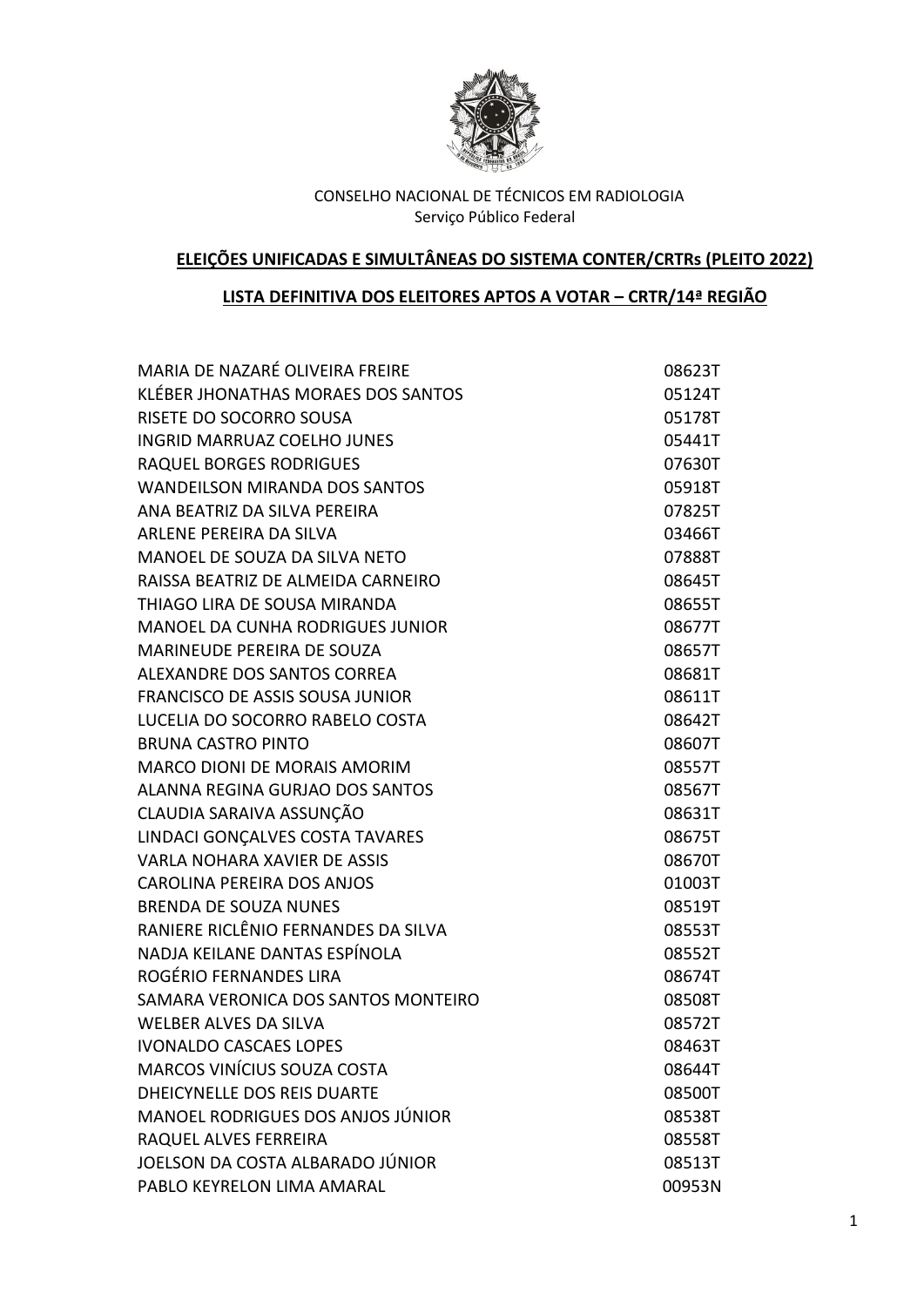

| ALINY BARBOSA REINALDO DOS REIS                 | 08540T |
|-------------------------------------------------|--------|
| AMANDA PEREIRA DA SILVA                         | 08490T |
| <b>DAYANE FEITOSA BORGES</b>                    | 08449T |
| <b>BARBARA DA SILVA COIMBRA</b>                 | 77510T |
| <b>GEISILANE DA SILVA ALVES</b>                 | 00919N |
| <b>MARILUCI MENDES DA COSTA CRUZ</b>            | 08360T |
| <b>ISABELE SOUSA DA SILVA</b>                   | 08382T |
| <b>MAYZA SUSSUARANA PONTES</b>                  | 00930N |
| <b>EDNA RIBEIRO CARDOSO</b>                     | 08526T |
| LARIZA MARIA CORRÊA SARMENTO                    | 00913N |
| ALEXANDRE VINICIUS DE JESUS LOPES COSTA         | 00921N |
| <b>TIAGO PACHECO DOS SANTOS</b>                 | 08348T |
| <b>JAKELINE DA SILVA SANTOS</b>                 | 08366T |
| MÔNICA BARROS PEREIRA SOUSA                     | 08425T |
| THIAGO COELHO DA COSTA                          | 00897N |
| LYNNA CLARA CRUZ DE OLIVEIRA                    | 08319T |
| FERNANDA DOS SANTOS DA SILVA                    | 08454T |
| MILIA APARECIDA RODRIGUES                       | 08294T |
| <b>JIRLANA AMARAL PINTO</b>                     | 08352T |
| <b>ELAINE TEIXEIRA SILVA</b>                    | 08399T |
| KÉLYTA MARÇAL DOS SANTOS                        | 00880N |
| <b>JOYCE CASSEB SALOMAO</b>                     | 08247T |
| <b>DELCICLEIA FERREIRA PINHEIRO</b>             | 08252T |
| AMANDA GABRIELE PEREIRA DOS SANTOS              | 08301T |
| <b>GLAZIELLA JUNIA GONCALVES DE C RODRIGUES</b> | 08306T |
| <b>GILCELIA OLIVEIRA DA SILVA</b>               | 08551T |
| ADRIELE EMILY PEREIRA DE SOUZA                  | 00878N |
| <b>GABRIELA GOMES MIRA</b>                      | 00893N |
| LUCAS MIRANDA DE MELO                           | 00861N |
| SABRINA SAMARA NOGUEIRA DA COSTA                | 00940N |
| <b>ALEX SILVA FARIAS</b>                        | 08471T |
| KATIRLENE LIMA DA SILVA FRANÇA                  | 08256T |
| <b>GLAUCIA LETICIA DA PAIXÃO MORAES</b>         | 08255T |
| <b>GEOVANE DA SILVA BRASIL</b>                  | 08254T |
| <b>GABRIELA GAMA BARROSO</b>                    | 08317T |
| <b>ERANILDE RODRIGUES DA SILVA</b>              | 08261T |
| <b>JANNE ALERI AMORIM DREWS</b>                 | 08240T |
| HELOYSA MOITINHO GONÇALVES                      | 08223T |
| GABRIELLA CRISTINY NASCIMENTO DA SILVA          | 08314T |
| MARCELO AZEVEDO DA SILVA                        | 08187T |
| VIVIANE ROCHA DA SILVA QUEIROZ                  | 08151T |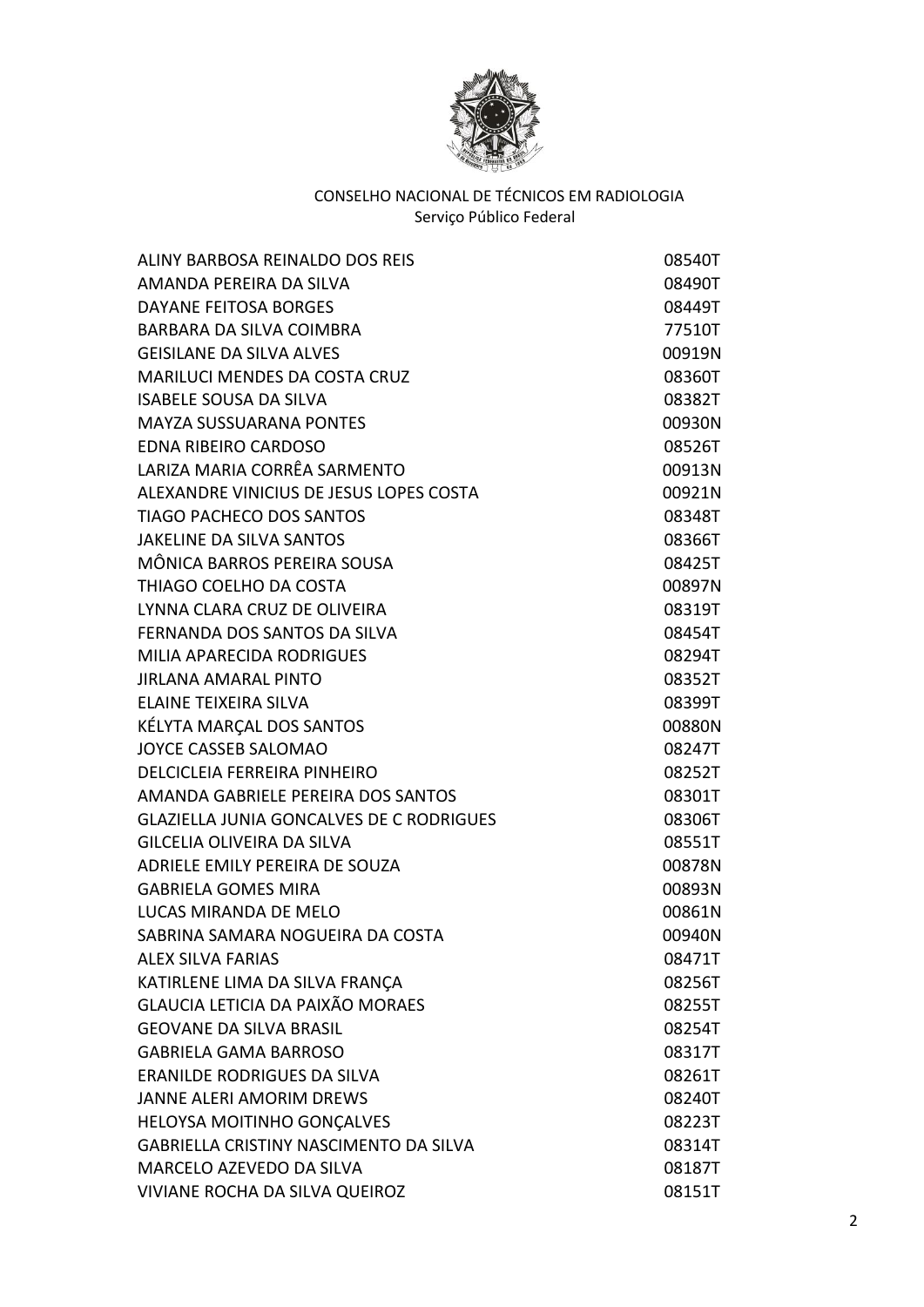

| <b>JACKSON AGUIAR MOURA</b>               | 08238T |
|-------------------------------------------|--------|
| ANDREIA OLIVIA DE ALMEIDA PEDROSA         | 00891N |
| LUCIANA MORAES DA SILVA                   | 08153T |
| TAINÁ DINIZ FONECA ALVES                  | 08224T |
| SANTANA GOMES DOS SANTOS                  | 08636T |
| THAIS DE PAULA SILVA REIS                 | 08258T |
| <b>JHONATAN MOREIRA DE SOUZA</b>          | 08164T |
| <b>CRISTIELE GIRÃO PAES</b>               | 08520T |
| NOÊMIA OLIVEIRA GAIA                      | 08225T |
| <b>DENILSON ROSA PIMENTEL</b>             | 00841N |
| VITOR HENRIQUE BEZERRA DE OLIVEIRA        | 08656T |
| <b>MACK THOMPSON FERREIRA DIAS</b>        | 00894N |
| <b>MARIA DE JESUS MEIRELES DOS SANTOS</b> | 08316T |
| LAUANE SILIRO FEITOSA MELO                | 08170T |
| ROZELI GUIMARÃES DOS SANTOS               | 08134T |
| WELLEM BLENDA ALVES DE SOUSA              | 08102T |
| INAR DO CARMO VIEIRA ASSUNÇÃO             | 08050T |
| TATIANE COELHO DE SOUSA DE LIMA           | 08658T |
| <b>GENDORLINE ALVES VIEIRA</b>            | 08069T |
| ELENILSA MENDES CAETANO                   | 08548T |
| RAQUEL IANARA ALVES DOS SANTOS            | 08111T |
| JACKSON GUILHERME MARQUES DE MEDEIROS     | 08018T |
| SALOMAO HENRIQUE GUIMARAES PEREIRA        | 08019T |
| MARIA IMACULADA DE SOUSA OLIVEIRA         | 08058T |
| <b>VICTOR HUGO SOUZA MACEDO</b>           | 07982T |
| <b>SIMONE SILVA SAMPAIO</b>               | 08074T |
| <b>REGIANE LUCIA ALVES PEREIRA</b>        | 07987T |
| <b>MARIANA DE ABREU LESSA</b>             | 07989T |
| ELEN CRISTINA DO ROSÁRIO PENA             | 08185T |
| <b>ADRIANNY SOARES NASCIMENTO</b>         | 00798N |
| <b>JULIANA KEVEN MORAIS DE ALMEIDA</b>    | 08010T |
| RODRIGO MEDEIROS CABRAL                   | 08422T |
| ALESSANDRA DOS SANTOS SILVA               | 08014T |
| RÔMULO MACEDO CORRÊA                      | 08680T |
| MARIA ADRIELE DOS SANTOS ALVES            | 00834N |
| FELIPE CONCEIÇÃO MONTEIRO                 | 08431T |
| ALLAN MAIKY PINTO DE AQUINO               | 00859N |
| ALISSON MATHEUS DA SILVA RIBEIRO          | 07969T |
| ELISANGELA PIMENTEL GUIMARAES             | 07950T |
| NAARA VIEIRA ALMEIDA                      | 08233T |
| <b>GEAN XIMENES LEÃO</b>                  | 00784N |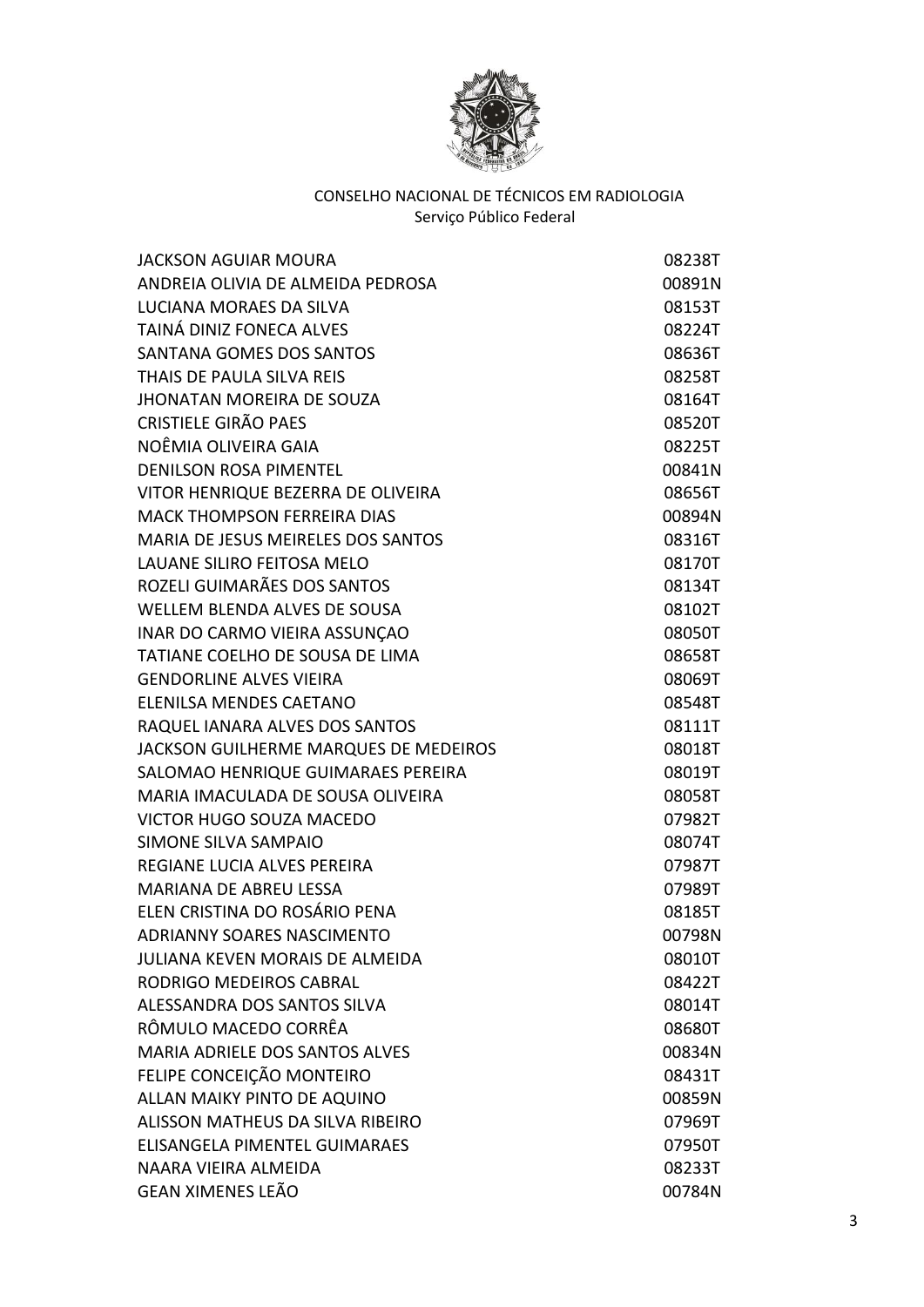

| STHEFANY CRISTINA SOUSA E SILVA         | 08334T |
|-----------------------------------------|--------|
| ANDREWS MATHEUS PINHEIRO DA SILVA       | 07920T |
| <b>OZIENI FURTADO PINA</b>              | 07978T |
| <b>VIVIANE KELLY BARRETO CARIDADE</b>   | 08072T |
| <b>JACKSON CASTRO DE OLIVEIRA</b>       | 07949T |
| <b>ARLETE GOMES COSTA</b>               | 08012T |
| ELKE JANAÍNA COSTA SILVA                | 08163T |
| <b>JOICIMARA MATOS DA SILVA</b>         | 00924N |
| JOICYANE BARBOSA E SILVA SALDANHA       | 07852T |
| NICILENE SANTOS DA SILVA                | 00829N |
| <b>EMANUELLY LUCAS DA CUNHA</b>         | 07878T |
| <b>GEANDRA SOARES DE OLIVEIRA</b>       | 07841T |
| LUIZ HENRIQUE NASCIMENTO DA SILVA       | 07851T |
| <b>MATEUS FERNANDO SILVA DE ANDRADE</b> | 08340T |
| ALINE DE MELO RIOS ARAGÃO               | 07820T |
| MARLENE DA CONCEIÇÃO LIMA               | 07839T |
| THIAGO VIEIRA DE OLIVEIRA               | 07786T |
| <b>MAURICIO COSTA BRITO</b>             | 00776N |
| LUCAS MARCELO CORREA MESQUITA           | 07796T |
| FERNANDO CASTRO DE OLIVEIRA             | 07887T |
| LARISSA DOS SANTOS E SILVA              | 00779N |
| ROSILENE DA COSTA AMARAL                | 07897T |
| <b>MARCOS SANTOS SILVA</b>              | 07936T |
| <b>EMERSON SOUZA DE LIMA</b>            | 07787T |
| ADECYO FERREIRA E SILVA                 | 08145T |
| <b>JAKELINE DA SILVA FERREIRA</b>       | 07889T |
| <b>LUANE GOMES DA COSTA</b>             | 00780N |
| KARÉN DAMARES BATISTA DA SILVA          | 07801T |
| BLUMA MYLENA BERNARDO ALEXANDRINO       | 07776T |
| <b>EDNEY DANTAS DE SANTANNA</b>         | 07929T |
| YORRAN SANTOS SOUSA DE AMORIM           | 00759N |
| ALECIANA TOMAZ DA SILVA                 | 07766T |
| ANTONIO SÁVIO MARQUES OLIVEIRA          | 07746T |
| ROSILENE FERNANDES PEREIRA              | 07720T |
| LETÍCIA DA SILVA CUNHA                  | 07724T |
| MILLENA DA CRUZ BARROS SANTOS           | 07838T |
| <b>GUSTAVO PINOTTI DE SOUZA</b>         | 07707T |
| <b>IVETE AMORIM DOS SANTOS</b>          | 07750T |
| ANDREY FABRICIO DUARTE MARGALHO         | 00729N |
| RAYSSA CAROLYNE BRAGA AFONSO            | 07667T |
| KARLA RAISSA PIRES DA SILVA             | 00724N |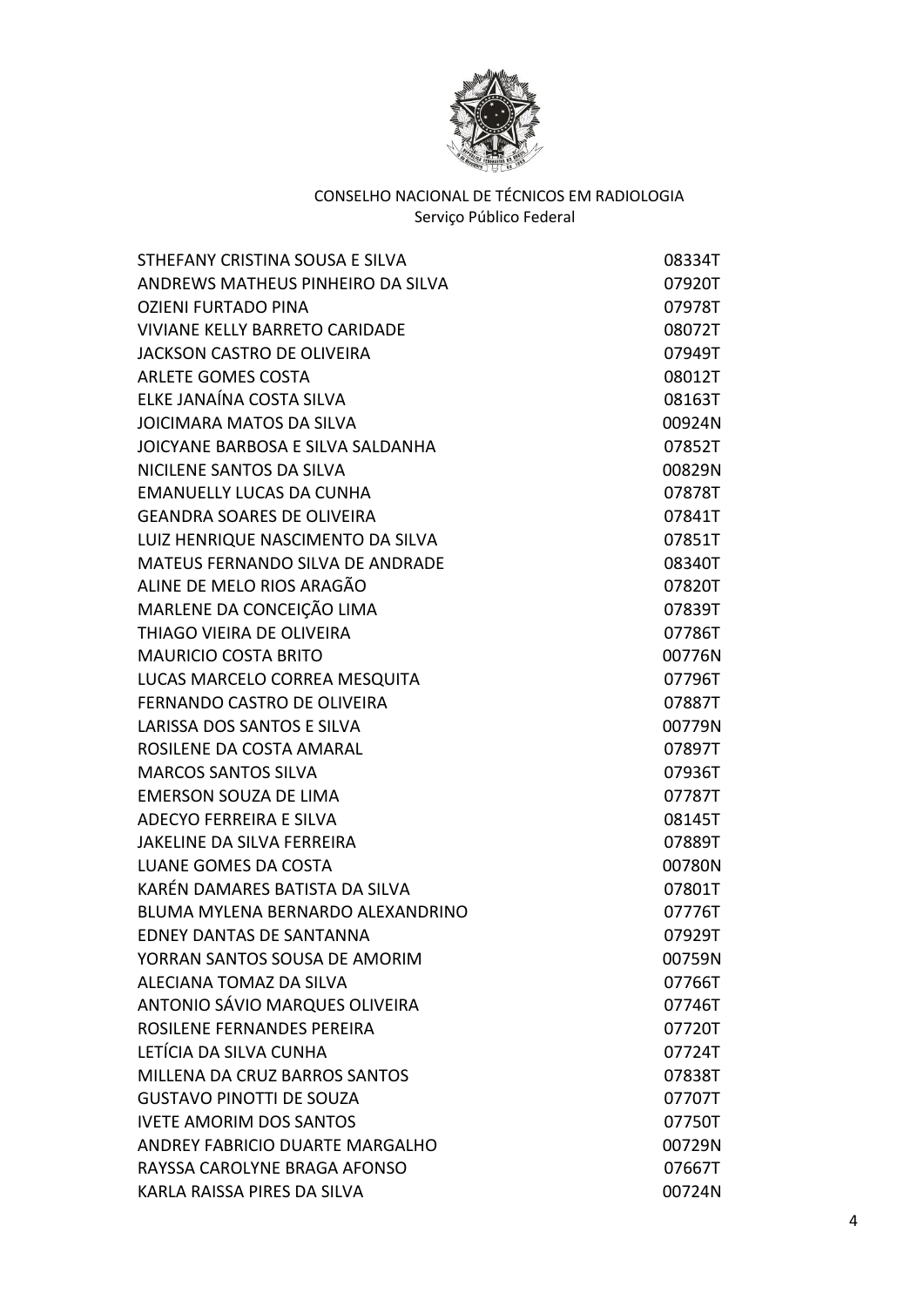

| ALCINÉIA MARIA COSTA<br>ACÁSSIO JOSÉ DE LIMA TAVARES | ALINE FERNANDA BRASIL DE SOUSA         | 07662T |
|------------------------------------------------------|----------------------------------------|--------|
|                                                      | VALDIONICA CONCEIÇÃO COSTA             | 07661T |
|                                                      | <b>SUZELLY CASTILHO SANTOS</b>         | 07921T |
|                                                      | <b>CAMILA FREITAS DE MORAIS</b>        | 07819T |
|                                                      | <b>KELLY MORAES DA SILVA</b>           | 07639T |
|                                                      | FRANCIANA WÉLEM MARINHO TAVARES        | 07656T |
|                                                      | AMANDA LETÍCIA DE OLIVEIRA MENDES      | 07890T |
|                                                      | MILEYDE DAIANE TEIXEIRA DA SILVA BRAGA | 07647T |
|                                                      | ROSANA LÚCIA CORDOVIL DA SILVA         | 03705T |
|                                                      | PATRICK RENAN DE BRITO ARAUJO          | 07599T |
|                                                      | <b>JOAO VITOR PINHEIRO FREIRE</b>      | 07973T |
|                                                      | ELAINE CRISTINA GOMES FERREIRA         | 00712N |
|                                                      | ADRIANO ARAÚJO MIRANDA                 | 08259T |
|                                                      | EDILENE DO SOCORRO GOMES FERREIRA      | 00708N |
|                                                      | <b>VALDIRENE PANTOJA FERREIRA</b>      | 07013T |
|                                                      | OSMAR VICTOR DE SOUZA COLINS           | 07603T |
|                                                      | <b>GARDENIA ALVES LIRA</b>             | 08393T |
|                                                      | NAYHARA SIQUEIRA DE FARIAS             | 08434T |
|                                                      | <b>MARIA ANTONIA BARRADAS MORAES</b>   | 07601T |
|                                                      |                                        | 07646T |
|                                                      | ALBA JULIANA MOLINA MARQUES DE BRITTO  | 00705N |
|                                                      | <b>GERALDO GASPAR FERNANDES NETO</b>   | 08472T |
|                                                      | <b>CLEITO DIAS LEAL</b>                | 07958T |
|                                                      |                                        | 08084T |
|                                                      | BEATRIZ DA COSTA DE CARVALHO           | 08028T |
|                                                      | ALESSANDRA SANTANA DE ARAUJO           | 08052T |
|                                                      | <b>YURI ALVES RODRIGUES</b>            | 07926T |
|                                                      | <b>RICARDO BORGES DE SOUSA</b>         | 08178T |
|                                                      | <b>ALEXANDRA MARIA TORRES</b>          | 07571T |
|                                                      | JEDIEL DA COSTA FIALHO SILVA           | 00871N |
|                                                      | <b>REDSON PEREIRA FEITOZA</b>          | 07602T |
|                                                      | <b>WEND SALES SILVA</b>                | 07590T |
|                                                      | <b>WESLEI DIAS DA SILVA</b>            | 07593T |
|                                                      | WANDREL SACRAMENTO DE FREITAS          | 00697N |
|                                                      | <b>ROSILENO ALONSO REIS</b>            | 07618T |
|                                                      | <b>CLEFSON SILVA DA CRUZ</b>           | 07881T |
|                                                      | <b>ELICENILDA RODRIGUES</b>            | 07592T |
|                                                      | <b>MARCONDES CARVALHO ALVES</b>        | 07534T |
|                                                      | JOSÉ JORGE MONTEIRO RIBEIRO            | 08453T |
|                                                      | MARCELO JOSÉ BORGES GOMES              | 07554T |
|                                                      | DARCILENE DE SOUSA LIMA                | 08054T |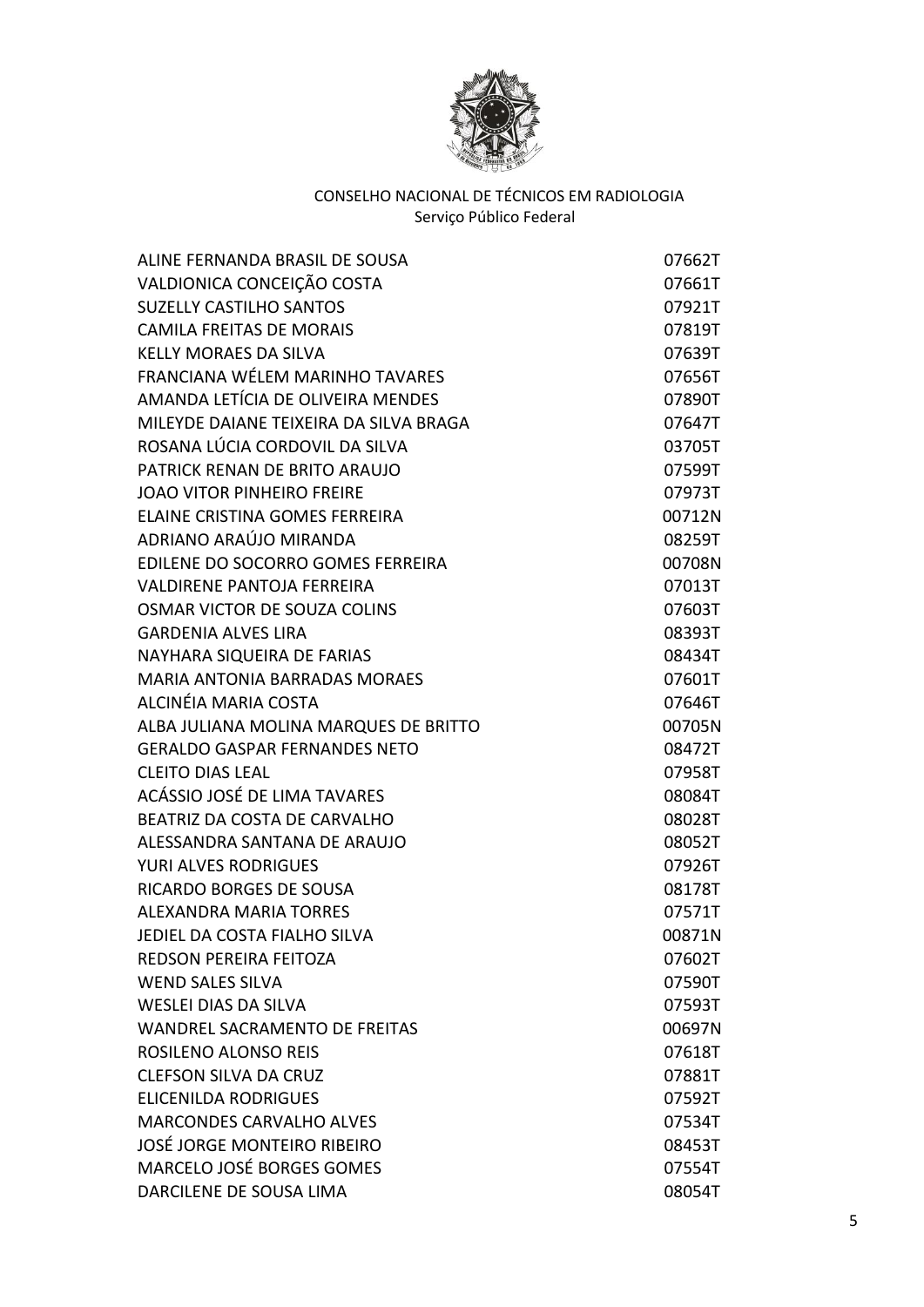

| CONCEIÇÃO CARDOSO DOS SANTOS          | 07653T |
|---------------------------------------|--------|
| LEILA NAZARÉ MARQUES RODRIGUES        | 07504T |
| <b>JAKSON MACHADO SILVA</b>           | 07518T |
| LAISSA MAMORE DA SILVA MARTINS        | 08080T |
| KARLA LARYSSA MENDES PAZ DE SOUSA     | 08077T |
| <b>CLENES OLIVEIRA DA SILVA</b>       | 07503T |
| VALÉRIA REQUEL COSTA                  | 07495T |
| ORLEANDRO DA SILVA COSTA              | 07486T |
| VALDERLANE DA SILVA ROCHA             | 08139T |
| CLEANE OLIVEIRA DA CONCEIÇÃO          | 08402T |
| MIQUÉIAS ROCHA DA SILVA               | 08063T |
| POLIANA LOPES DE JESUS                | 08315T |
| <b>JENATTE MORAES CASTRO</b>          | 08332T |
| JOÃO MARCOS SOUZA DA SILVA            | 07738T |
| <b>ROBSON ALVES PEREIRA</b>           | 07496T |
| <b>LUZANIRA SILVA RIBEIRO</b>         | 08040T |
| <b>DENISVAL RODRIGUES</b>             | 07901T |
| AMANDA THAIS RABELO NASCIMENTO        | 00745N |
| <b>GEOVANE DA SILVA CAVALCANTE</b>    | 07994T |
| <b>KARINE DOS SANTOS LOPES</b>        | 08661T |
| <b>BRENDA DE PAULA SOARES VINENTE</b> | 08179T |
| <b>DENILSON DE SOUSA BARBOSA</b>      | 07649T |
| ERIC BRUNO DE SOUZA NUNES             | 07488T |
| SILAS SILVA DE SOUSA                  | 07451T |
| MARIA DE NAZARÉ DOS SANTOS SILVA      | 07693T |
| HEMELLY CRISTINA OLIVEIRA DE OLIVEIRA | 07792T |
| <b>ELIANE DOS SANTOS CAMPOS</b>       | 07984T |
| GLENDA LÚCIA FÔRO ANDRADE             | 00726N |
| PAULO SÉRGIO LIMA ALVES               | 07908T |
| <b>GUILHERME SALOMÃO EBERHARDT</b>    | 00668N |
| AMINTAS BARBOSA COSTA                 | 00674N |
| MARIVALDO LUZ SOUSA                   | 07791T |
| <b>GABRIELA LEAL BORGES</b>           | 07628T |
| <b>BRUNO DAVID PEDROSA DOS SANTOS</b> | 07711T |
| ROSIANA MAYARA AZEVEDO DOS REIS       | 07754T |
| <b>REGINALDO PINHEIRO SENA NUNES</b>  | 08117T |
| ANDRIA CAROLINE SOUSA NOGUEIRA        | 00665N |
| <b>ALLAN CHAGAS DE SOUZA</b>          | 08523T |
| CINTHYA VANESSA LIMA RODRIGUES        | 08171T |
| <b>FABIANA SAMPAIO DE SOUSA</b>       | 07991T |
| <b>EMANOELA GAIA FERNANDES</b>        | 08633T |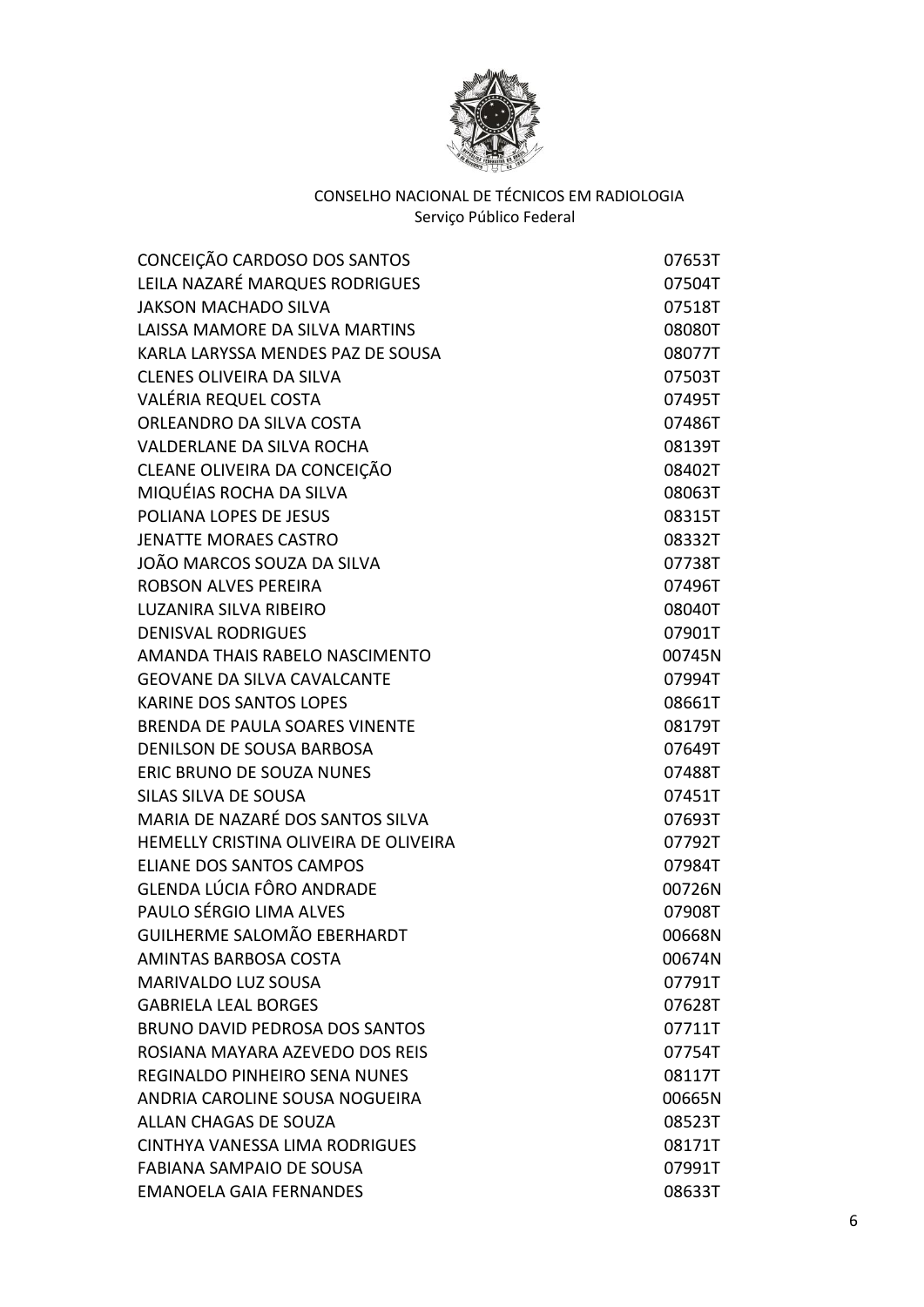

| <b>JOSE GUILHERME TAVARES DE LIMA</b>   | 07409T |
|-----------------------------------------|--------|
| EVERSON PAIXÃO SARAIVA DA SILVA         | 01013N |
| <b>DANYELLA DUTRA RODRIGUES</b>         | 00646N |
| ALINE DO SOCORRO ROCHA MARTINS          | 00650N |
| <b>MICHAEL LIMA DUARTE</b>              | 07700T |
| DALIANE BRANCHES DA MOTA                | 00796N |
| <b>CAMILA MARTINS DA SILVA</b>          | 00895N |
| <b>MILENA FERNANDES REIS</b>            | 07568T |
| ANA KAROLINE DE SOUZA DAMASCENO         | 00645N |
| DANIEL DE CARVALHO MIZRAHY              | 07436T |
| LUCAS TADEU ARRUDA SADALA               | 00903N |
| <b>ISRAEL DE JESUS RODRIGUES</b>        | 00883N |
| TAIS ALVES DA COSTA                     | 08182T |
| LEILA TAIENE DE OLIVEIRA MIRANDA        | 08173T |
| <b>JHONATA MATEUS DE SOUZA CIRINO</b>   | 00806N |
| LUANA JAQUELINE DE OLIVEIRA GOMES       | 07642T |
| BRUNA ARIANE SANTOS DA SILVA NASCIMENTO | 07508T |
| EDILENA ALHO DA SILVA                   | 08383T |
| NAYARA FARIAS LIMA                      | 00867N |
| FERNANDA EMANOELY SILVA ROSA            | 00879N |
| MARIA ALICE DE PÁDUA AVINTE             | 01007N |
| LUCILENE DOS SANTOS LIMA                | 07386T |
| KÁTIA SOUSA ALMEIDA                     | 07335T |
| <b>INGRID DE OLIVEIRA CANTO</b>         | 00625N |
| LIGIA CAROLINE CARNEIRO DE ARAUJO       | 07318T |
| VANESSA DA SILVA GUERRA MIGUEL          | 07474T |
| MARCILENE DE SOUSA ROSA FREITAS         | 07683T |
| IZABELLA CRISTINA B L APRIGIO DA SILVA  | 08345T |
| <b>JUCIELLE SANTOS RIBEIRO</b>          | 07708T |
| ANTONIO VILANEZ COSTA CASTELO           | 06572T |
| <b>MARIA SUELI BRANDAO PANTOJA</b>      | 07294T |
| <b>WENNE DA SILVA CARNEIRO</b>          | 07317T |
| VITOR LUCAS DE MOURA LIMA RODRIGUES     | 07655T |
| <b>GERMANA FONSECA DE SOUZA</b>         | 08265T |
| <b>GILIANE DOS SANTOS LIMA BRITO</b>    | 07340T |
| MARIA JOSÉ DE SOUZA SILVA               | 07533T |
| ORLANDO SANTOS DA SILVA JÚNIOR          | 07478T |
| LUIZ FELIPE SOARES DE LIMA RAIOL        | 07485T |
| <b>MAURICIO SANTOS DA COSTA</b>         | 07527T |
| <b>ALEX MOURA LOBO</b>                  | 08201T |
| <b>MATHEUS SILVA TAVARES</b>            | 07960T |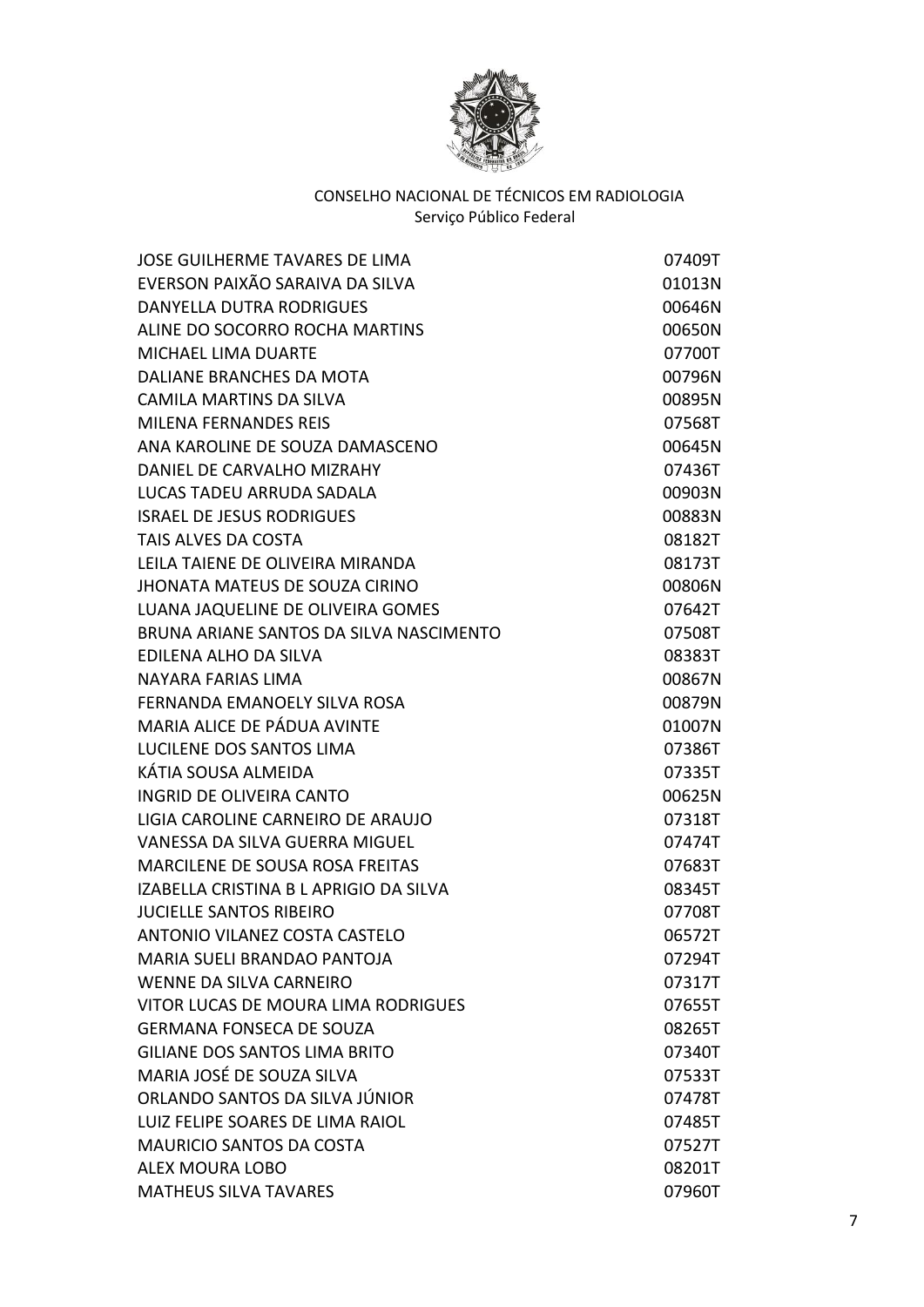

| ALICIA SILVA DE OLIVEIRA              | 07489T |
|---------------------------------------|--------|
| ADRIA MONICA FERREIRA ATAIDE          | 07695T |
| EDVAN FILHO OLIVEIRA PEREIRA          | 08249T |
| EDUARDO NILDO PALHETA COSTA           | 07758T |
| THAYLLA DE SOUSA MACIEL               | 07730T |
| THAÍS AUGUSTA CORRÊA DO CARMO         | 07472T |
| ELIANE DE SOUZA PIMENTEL              | 00661N |
| ROSIVANIA DA SILVA                    | 07217T |
| <b>JARDSON RODRIGUES DOS SANTOS</b>   | 07201T |
| <b>JULIANA VIEIRA PANTOJA</b>         | 07302T |
| THAISA ALVES DA SILVA                 | 07471T |
| <b>GERDEANE FERREIRA DOS SANTOS</b>   | 07216T |
| <b>LEANE VIANA DE SOUSA</b>           | 07259T |
| ROQUE JOSÉ DE NOVAIS FILHO            | 07275T |
| <b>RENATO PONTES RODRIGUES</b>        | 07186T |
| <b>BRUNA COHEN MONTEIRO</b>           | 07168T |
| <b>TALISON MATOSO FREITAS</b>         | 07192T |
| NEIZE DAIANE GONÇALVES MACHADO        | 07430T |
| DANIELA DE SOUZA COELHO               | 07735T |
| <b>EMILLY NAYARA FARIAS LOPES</b>     | 07800T |
| TÂMARA CAROLINA SOUSA PEREIRA         | 00605N |
| <b>JANNE GABRIELLE VIEIRA LOPES</b>   | 07345T |
| ANA FLAVIA TRISTAO MAIA               | 07502T |
| KÉDIMA DE SOUZA SANTOS                | 07517T |
| <b>GEOVANE SILVA DE JESUS</b>         | 07519T |
| <b>MARCELO BAPTISTA MENDES</b>        | 07162T |
| KLÉBER PEREIRA VIANA                  | 07410T |
| <b>ADRIANY DOS REIS GEMAQUE</b>       | 07547T |
| <b>BEATRIZ BARBOSA DOS REIS</b>       | 08494T |
| <b>BRENA VIANA SOUSA</b>              | 07613T |
| <b>MATHEUS CARVALHO DE ANDRADE</b>    | 07879T |
| MARIA POLIANA SEBASTIANA DE MOURA     | 07834T |
| MICHELE MENEZES DA CONCEIÇÃO          | 07088T |
| NILSON CASTELO BRANCO JUNIOR          | 03788T |
| ANDRÉIA PORTILHO BATISTA              | 07286T |
| <b>JESSICA ALINE DO PRADO MACHADO</b> | 07343T |
| <b>VICTOR FABRICIO COSTA PRINTES</b>  | 00632N |
| ROBINEI CARVALHO COSTA                | 00685N |
| ELIANA DOS SANTOS COSTA               | 07375T |
| LUCAS SOUZA SILVA                     | 07083T |
| <b>FABRÍCIO SOARES FERNANDES</b>      | 00763N |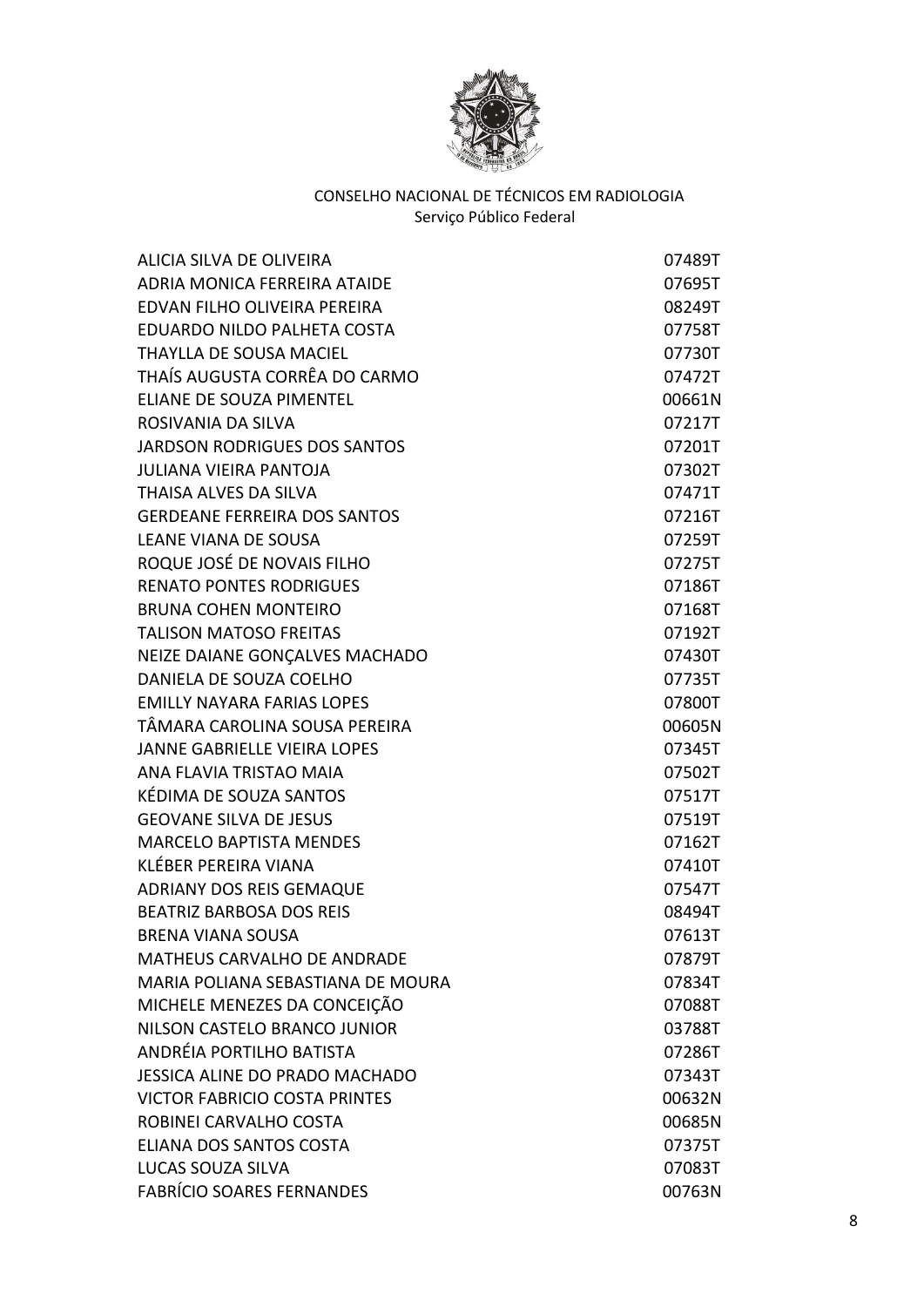

| ELIEL DE SOUSA CECIM                    | 00706N |
|-----------------------------------------|--------|
| SÔNIA DAS GRAÇAS DOS SANTOS             | 07102T |
| <b>FABRICIA MAIA ROSA</b>               | 08124T |
| <b>HELITON LOPES DA SILVA</b>           | 07893T |
| <b>DARLENE SILVA MARTINS</b>            | 07403T |
| ROSILENE ALVES CHAVES RODRIGUES         | 06326T |
| LARISSA SILVA DE SOUZA                  | 07806T |
| MARIA DO SOCORRO PEREIRA DE MACEDO      | 07394T |
| ADRIANO JOSÉ DA COSTA LUZ               | 07052T |
| PAMELA CHAIANE CAMPELO REIS             | 00554N |
| RAFAELA SODRE MIRANDA                   | 07376T |
| ANDREY JULIO OLIVEIRA IMBIRIBA          | 00699N |
| NADMA DE NAZARE PINHEIRO BAHIA          | 00958N |
| <b>ADRIANA SANTANA DAS NEVES</b>        | 07022T |
| MARCELO MOURÃO FIGUEIREDO               | 07048T |
| DARIANE DOS SANTOS BATISTA GODINHO      | 07421T |
| JESSICA CAROLINA DE MORAES ALBURG       | 07026T |
| SILVANA FARIAS CORRÊA                   | 07005T |
| <b>ANDRIELLY FIGUEIRA FROES</b>         | 00890N |
| AGAPE GABRIELY MOTA MIRANDA             | 00782N |
| <b>MARCIA GOMES E SILVA</b>             | 07672T |
| <b>KEYLANE MATOS ANDRADE</b>            | 00887N |
| <b>VIVIELE DE ALMEIDA FREIRE</b>        | 00777N |
| <b>ODINEA CORREA DA SILVA</b>           | 00576N |
| RAFAEL GONÇALVES DE SOUZA               | 00744N |
| ANA CAROLINA PONTES ARAUJO              | 00596N |
| <b>DIANE BARROSO MENDES</b>             | 08197T |
| <b>BRUNO EWERTON DE OLIVEIRA VIANA</b>  | 05689T |
| RUBIANA DOS SANTOS GARCIA               | 07292T |
| <b>GISELLY DE OLIVEIRA QUEIROZ</b>      | 07290T |
| DANIELLE VASCONCELOS PESSOA             | 08440T |
| MARISA SAMANTA CAVALCANTE SANTA BRIGIDA | 06971T |
| LEON VINKER VIEIRA GONCALVES            | 00713N |
| <b>DENNYS SOUSA AGUIAR</b>              | 00498N |
| DAYVISON DA CONCEIÇÃO RODRIGUES         | 07087T |
| DIEGO GOMES PINHEIRO                    | 07882T |
| MONIQUE CRUZ DA SILVA                   | 07352T |
| DAMIANA FERREIRA CECIM                  | 07287T |
| LUCIANA SANTOS PAIXÃO                   | 07347T |
| EDINALVA TEIXEIRA DA SILVA              | 08318T |
| TAMIRES DE OLIVEIRA BARROS              | 00564N |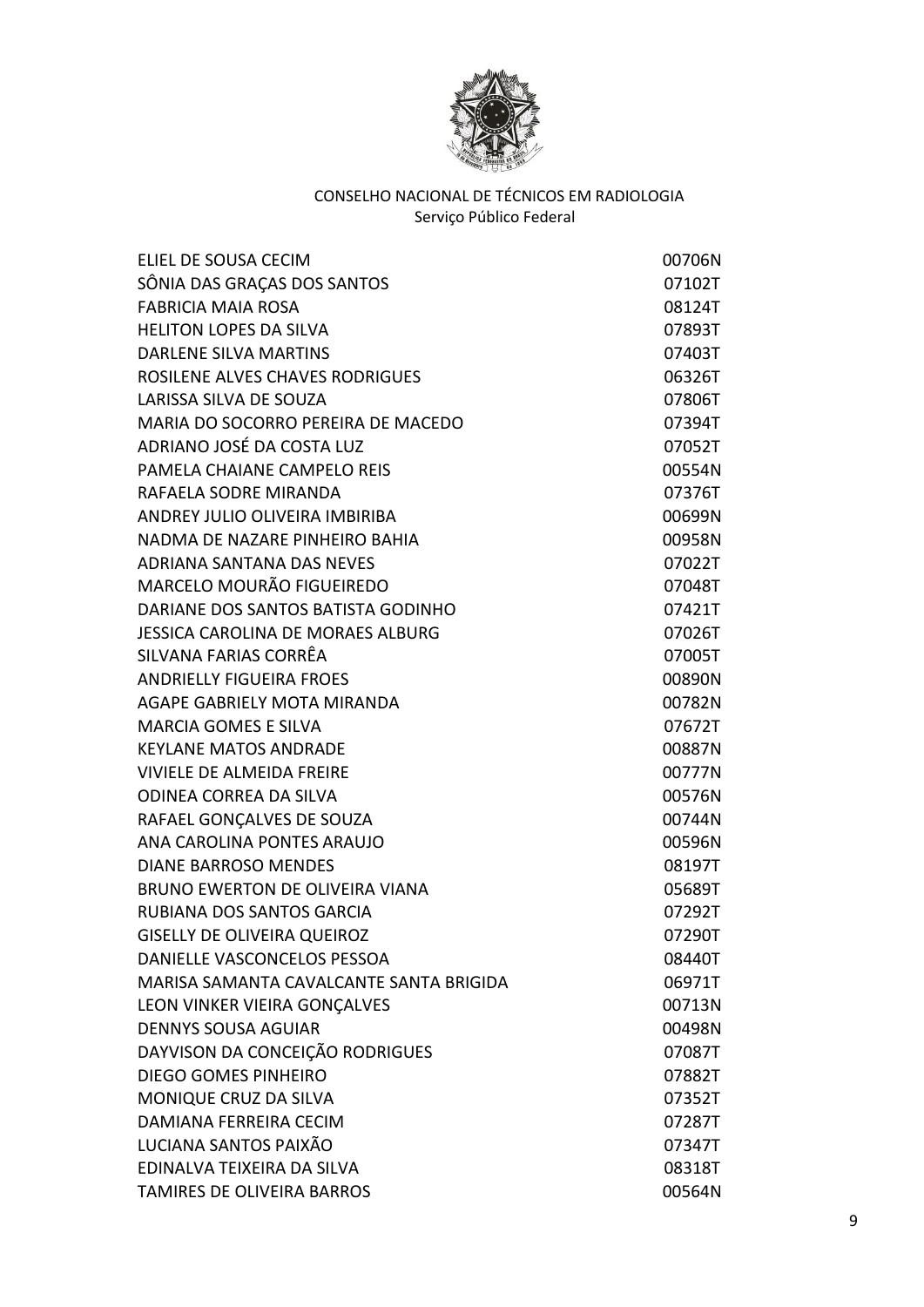

| <b>MARIA FRANCISCA DOS SANTOS</b>        | 07515T |
|------------------------------------------|--------|
| ELIZÂNGELA DE SOUZA ROCHA SILVA          | 06854T |
| ANA VALÉRIA ALMEIDA LIMA                 | 00711N |
| <b>CLEDISTON MENDES DE SOUZA</b>         | 07014T |
| LUCAS BARBOSA DE SOUZA                   | 07289T |
| <b>INGRED DE CASTRO FIGUEIRA</b>         | 06684T |
| <b>JOSUE DE LIMA OLIVEIRA</b>            | 00454N |
| DYRE JOHNSON DA SILVA FIGUEIREDO         | 00584N |
| MARIA ANTÔNIA DE OLIVEIRA DA SILVA       | 06610T |
| <b>ANTONIA MACIEL DIAS</b>               | 06067T |
| <b>MARCIA ADRIENY SILVA DOS SANTOS</b>   | 10     |
| RITA DE CASSIA PEREIRA DA CONCEICAO      | 05936T |
| ANDREYSSON DIEGO GONÇALVES DA SILVA      | 06980T |
| <b>TIAGO SANTIAGO RAMOS</b>              | 00945N |
| <b>TARCISIO LIMA MOURA</b>               | 07113T |
| ALFREDO DOS SANTOS NETO                  | 219    |
| YURI PETER BARRETO DO ESPÍRITO SANTO     | 00525N |
| JESSÉ BARBOZA MOTA DA SILVA              | 06991T |
| <b>ELIAS DE NOVAES GOMES</b>             | 00462N |
| <b>FRANCISCO ARTHUR LOPES MIRANDA</b>    | 00464N |
| POLIANNA ALVES COSTA SOUZA               | 00681N |
| <b>FRANCISCO HERLANDO PESSOA FEITOSA</b> | 06835T |
| <b>JESSIKA JUCILENE CARDOSO BRAGA</b>    | 06197T |
| DANILA DE MORAIS FONTES DA TRINDADE      | 08030T |
| <b>RAIANE FERREIRA HONOSTORIO</b>        | 05937T |
| <b>JESSICA CAMILA DA SILVA LEITE</b>     | 00429N |
| <b>GENILSON SILVA DE SOUZA</b>           | 00491N |
| GABRIELA MACHADO GONÇALVES DA SILVA      | 06525T |
| <b>TASSIA CRISTINA CHAVES PEREIRA</b>    | 07001T |
| ANA LUMA SOUSA NEGRÃO                    | 06795T |
| ALDO SARAIVA RAMOS                       | 00948N |
| <b>LARISSA NEVES NUNES</b>               | 00181N |
| <b>DANIELLE GAIA DA SILVA</b>            | 06481T |
| ALESSANDRA DO NASCIMENTO PEREIRA         | 06410T |
| EUDYS ERNANYS DE OLIVEIRA ALVES XAVIER   | 06603T |
| ROBSON NEVES DOS SANTOS                  | 07406T |
| RAPHAEL BERNARD HENRIQUE DE CASTRO       | 06494T |
| <b>CLAUDIA DE SOUZA SANTOS</b>           | 00411N |
| ADENILTON DOS SANTOS GOMES               | 00418N |
| <b>CLEBER DENIS CARNEIRO BATISTA</b>     | 06554T |
| <b>SANDRO PEREIRA GOMES</b>              | 00704N |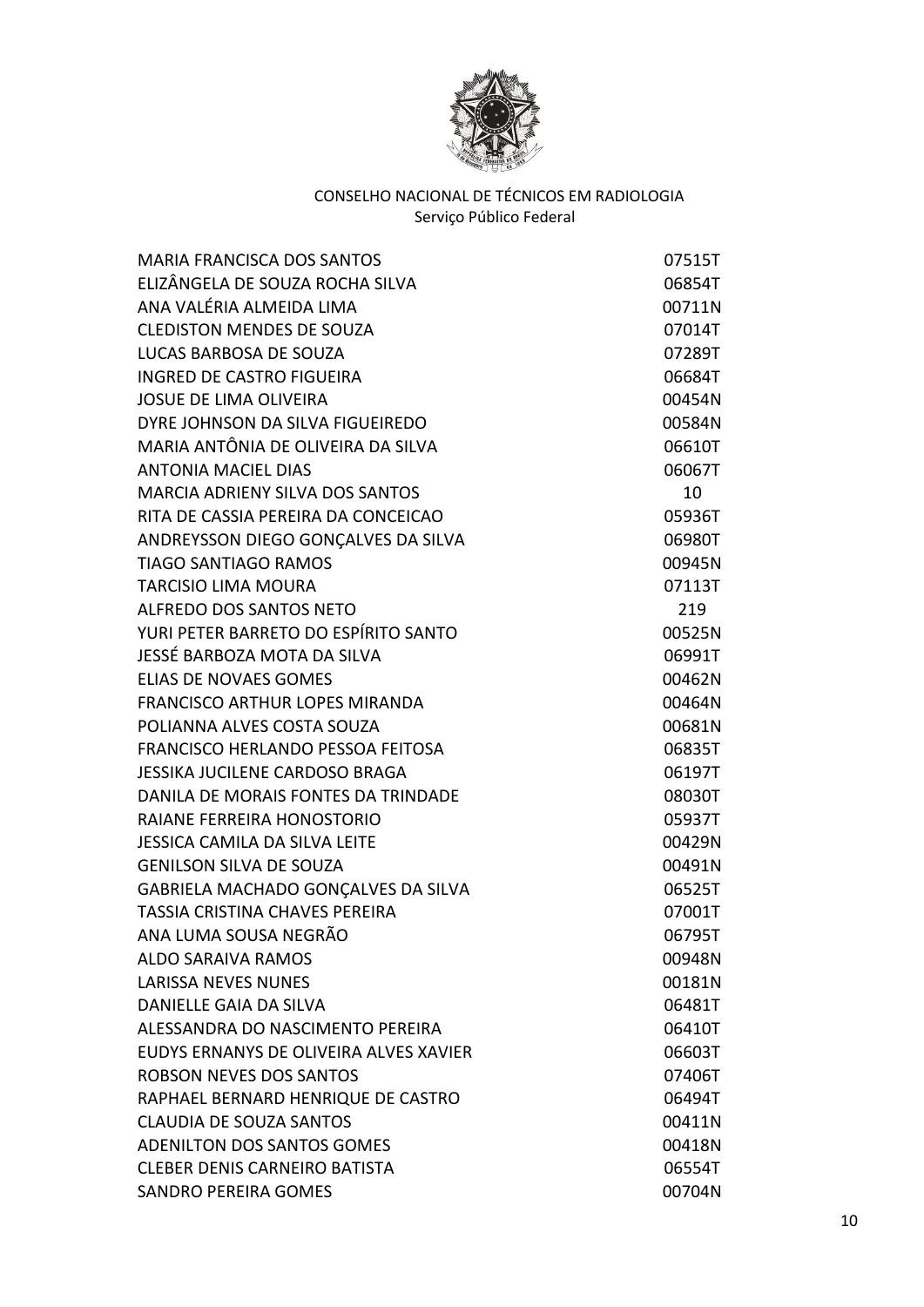

| <b>ODAILTON CÉZAR MONTEIRO DA LUZ</b>      | 06437T |
|--------------------------------------------|--------|
| EDEVALDO DO NASCIMENTO MEDEIROS            | 06498T |
| JOSE ROBERTO DA CONCEIÇÃO SILVA            | 07975T |
| <b>LUZIA PEREIRA BENAGEM</b>               | 08268T |
| LIVIA LIMA MACIEL                          | 00575N |
| <b>MARCELO FERREIRA DE MELO PITA</b>       | 00467N |
| <b>SUELEN DE AGUIAR</b>                    | 00447N |
| JOELMA CRISTINA BRASIL DA SILVA            | 06248T |
| <b>LILIANE RODRIGUES MARTINS</b>           | 06510T |
| ALESSANDRA DO CARMO RODRIGUES CRUZ         | 06450T |
| FRANCISCO DE ASSIS SANTOS DA SILVA         | 05284T |
| <b>JOSE PEREIRA LOPES</b>                  | 07253T |
| MARIA ANDREIA COSTA ALENCAR                | 06539T |
| <b>FABIANO DE OLIVEIRA DA SILVA</b>        | 06678T |
| <b>RICARDO SOUSA DOS SANTOS</b>            | 06869T |
| <b>FABIANA SILVA DO CARMO</b>              | 05333T |
| ALZENIR SOUZA DE OLIVEIRA                  | 08137T |
| JEIELI LIMA SARGES DE SOUZA                | 01006N |
| <b>SIMONE RODRIGUES GUIMARAES</b>          | 06182T |
| ELOANE CORRÊA PEREIRA                      | 06763T |
| <b>ANTONIO VALMIR DE MOURA</b>             | 06741T |
| <b>MARCELLE DE ABREU FREITAS</b>           | 00364N |
| LIZANDRA MARIA CARDOSO DO AMARAL           | 06661T |
| ELENICE BEZERRA CARDOSO                    | 06118T |
| RIVANIA MARIA MATOS DA CRUZ                | 06823T |
| <b>JURENE DE SOUZA MOURA</b>               | 06064T |
| <b>MARIA DA LUZ BATISTA LEITE</b>          | 06037T |
| <b>EWERTON RODRIGUES DOS SANTOS</b>        | 08666T |
| NOEME FERREIRA DE JESUS                    | 00476N |
| THAISE ALVES DA SILVA                      | 07480T |
| YURI CHRISTIAN BARROS BARATA               | 06886T |
| <b>MARTA FLORÊNCIA DE SOUSA</b>            | 00519N |
| <b>IVANILSON SILVA LEAL</b>                | 00463N |
| <b>ILAMAR LEITE DA SILVA</b>               | 05976T |
| ALIAGNA CARVALHO BATISTA PIRES             | 00492N |
| <b>ADRIANA SOUSA SANTOS</b>                | 00619N |
| <b>WELLINGTON WAGNER DA SILVA MONTEIRO</b> | 05822T |
| <b>WALMIR CORREA CUNHA</b>                 | 00450N |
| SIMONCIO SANTOS MENEZES                    | 22     |
| MAURÍCIO SOUSA MAIA                        | 00363N |
| AYANA GRAZIELE BATISTA DA SILVA            | 00362N |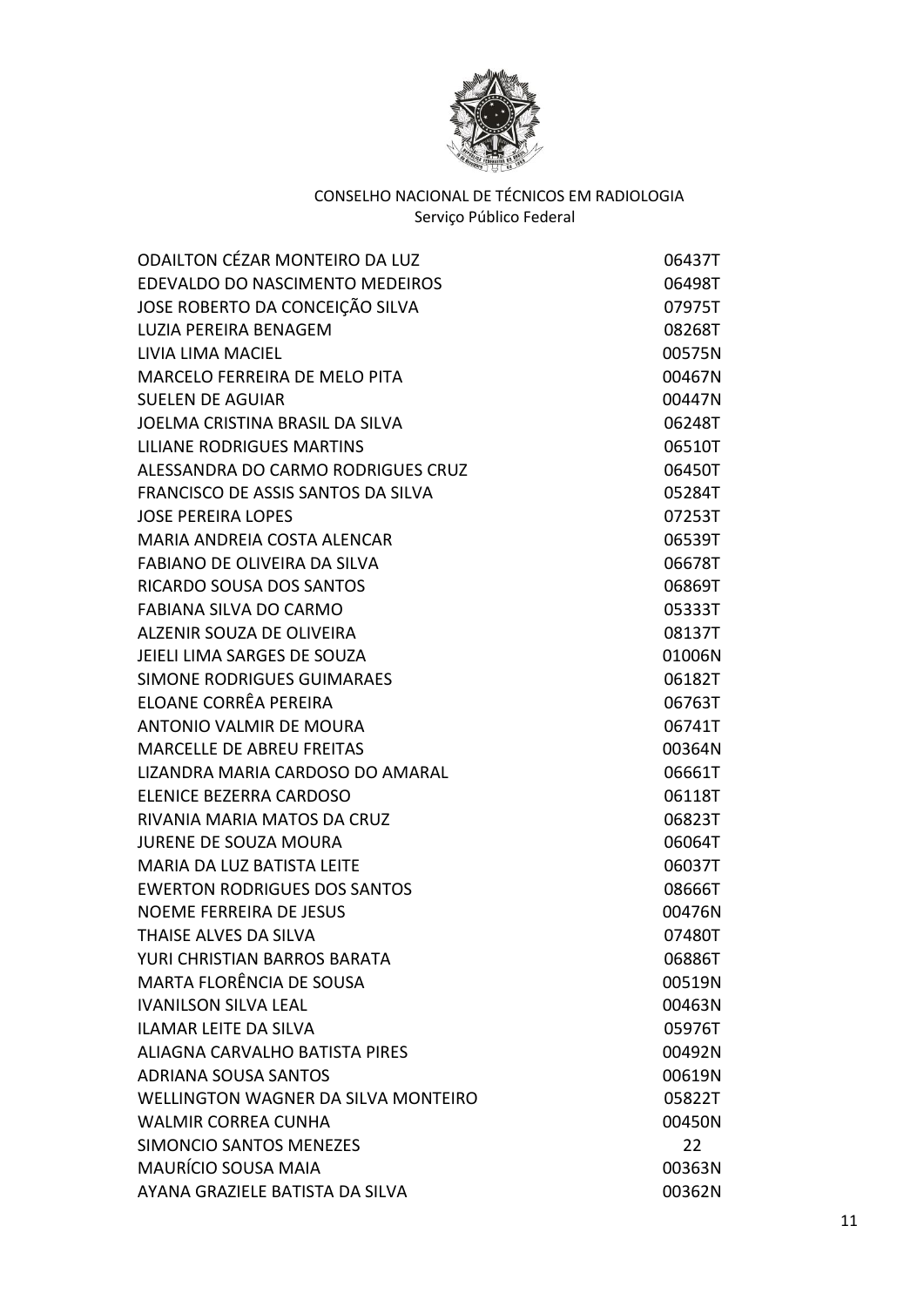

| <b>CLAUDEJANE PINHEIRO FREIRE</b>       | 05753T |
|-----------------------------------------|--------|
| HEVILLA FABIANA COSTA DE SOUZA          | 05715T |
| <b>THALITA LIMA E SILVA</b>             | 05727T |
| <b>LUAN PATRIK NERES PEREIRA</b>        | 00558N |
| <b>ADONIAS SILVA DE FREITAS</b>         | 04757T |
| JÉSSICA PAOLA FERNANDES ARAÚJO COSTA    | 06688T |
| ANTÔNIO ADRIANO CAVALCANTE DE ASSIS     | 05354T |
| <b>WANESSA FERNANDES RODRIGUES</b>      | 00460N |
| <b>MARLINO ANTONIO COSTA MAUES</b>      | 05271T |
| <b>CELIO MAICON SOUSA PEREIRA</b>       | 03635T |
| RENATA DIAS DA SILVA                    | 01723T |
| ZIONE GOMES DOS SANTOS                  | 07161T |
| ZAIRA MARIA BRANDÃO DA SILVA            | 07923T |
| ERENALDO RUFINO DE OLIVEIRA             | 05324T |
| DEVALDO SOUSA DA SILVA                  | 05323T |
| CLÁUDIA DOS SANTOS RODRIGUES            | 05325T |
| <b>BRUNO CUNHA CARNEIRO</b>             | 05224T |
| <b>JOSANE FREITAS DA CUNHA</b>          | 00617N |
| <b>BRAIANE TENORIO FREITAS</b>          | 00727N |
| PATRICIA LIMA DOS SANTOS                | 06458T |
| <b>ADRIANO BASTOS PINTO</b>             | 00677N |
| RAIMUNDO NONATO ALVES DA SILVA          | 00453T |
| CLÁUDIO DE SOUZA CAMPOS                 | 07597T |
| <b>MARIA DOS PASSOS CORREA</b>          | 03813T |
| ANTONIO WALTERLEY AGUIAR DE MOURA       | 00470N |
| JAMERSON SOUZA DO NASCIMENTO            | 05779T |
| KELLI CRISTINA SILVA DA ROSA            | 05814T |
| EDER LIMA MIRALHA                       | 08585T |
| <b>ERILENE TAVARES MOREIRA</b>          | 05681T |
| NEUZILENE DE SOUZA CAMPOS DO NASCIMENTO | 03891T |
| ANDREA MAIA DE SOUZA                    | 05608T |
| <b>DAJOCI SILVA DIAS</b>                | 06527T |
| <b>SULLYVAN ALVES TAVARES</b>           | 07293T |
| <b>AURENICE DO CARMO CABRAL</b>         | 04365T |
| ROGÉRIO TRINDADE MORAES                 | 00513N |
| LETICIA CARDOSO AZEVEDO                 | 00815N |
| ELENILDA RODRIGUES CARVALHO             | 00506N |
| <b>LUANA MOREIRA GOMES</b>              | 00486N |
| RENATA CARDOSO CASTRO                   | 08369T |
| <b>ZELINO ATAIDE CORREIA</b>            | 06861T |
| <b>HELENA SILVA GASPAR</b>              | 05933T |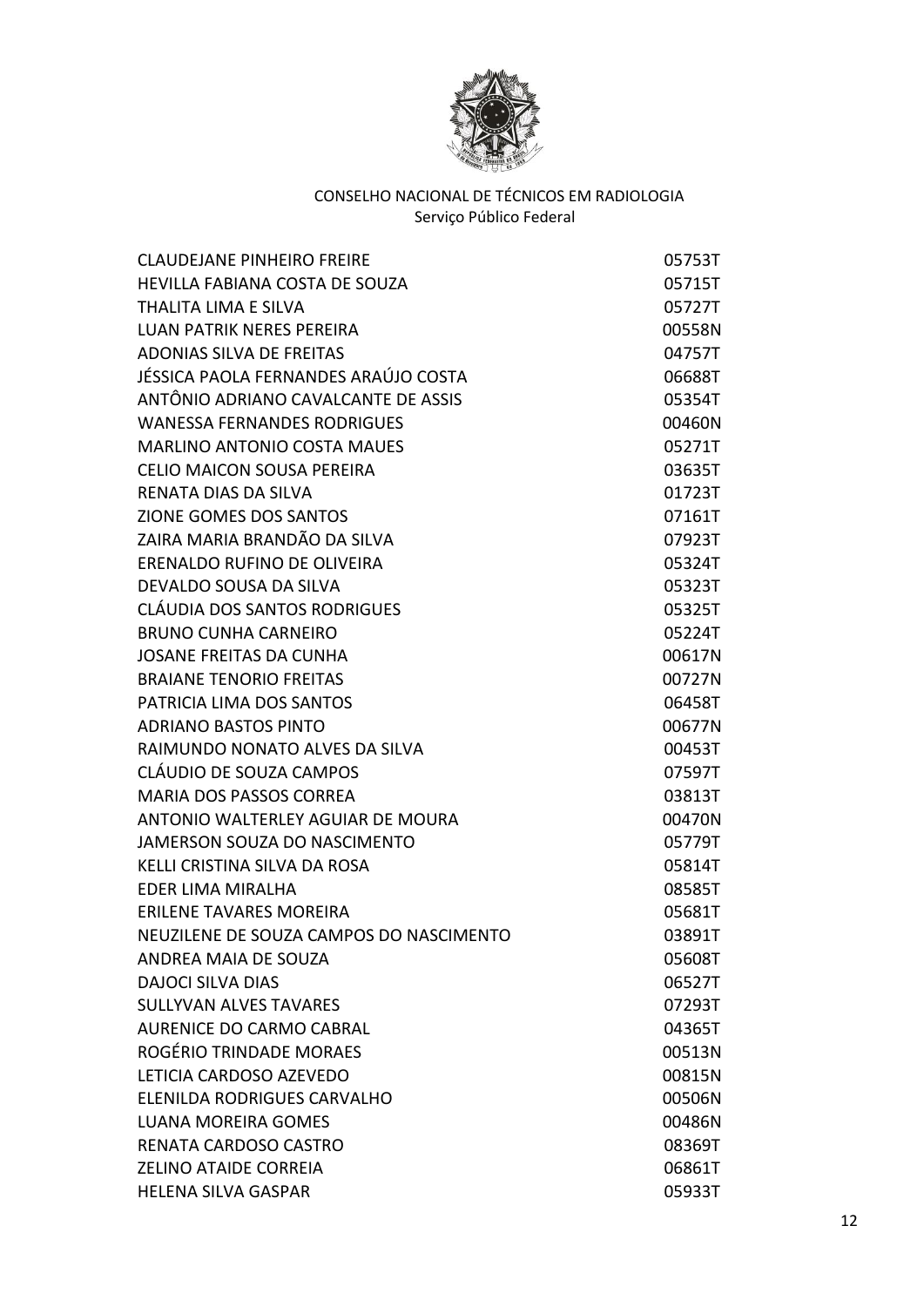

| <b>EMIDIO FACUNDO CARNEIRO II</b>       | 00238N |
|-----------------------------------------|--------|
| LEOMAR PEREIRA CARDOSO                  | 07199T |
| CINARA DE FATIMA MARINHO DO NASCIMENTO  | 04310T |
| SILVANA ANUNCIADA FERRO                 | 06586T |
| MONIKE GUIMARÃES PIOVEZAN DO NASCIMENTO | 05495T |
| HAGATA VANUBIA COSTA BARBOSA            | 05437T |
| <b>CRISTIANI SANTA ROSA</b>             | 03493T |
| THOMAS LUIS DA SILVA COUTO              | 05261T |
| <b>JANNE MARINHO MACHADO</b>            | 03489T |
| <b>WELISOM CESAR SOUSA</b>              | 05193T |
| <b>EDILAINE BEZERRA MOURA</b>           | 03199T |
| PAMELA THAIS SANTOS LOURENCO            | 08181T |
| ADRIANA CARDOSO E CARDOSO               | 05637T |
| <b>MURILO DA COSTA SILVA</b>            | 06637T |
| <b>ALINE SILVA MOREIRA</b>              | 06409T |
| <b>IANA MARA DE SOUSA LIMA</b>          | 04307T |
| <b>WILTON LEONARDO OLIVEIRA</b>         | 00986T |
| <b>MARIA ELENI MATOS DUARTE</b>         | 04674T |
| LEANDRO NASCIMENTO DA COSTA MEDEIROS    | 00886N |
| <b>DENNYS RAMON SEABRA DOS SANTOS</b>   | 04283T |
| NAYARA DE CASSIA DA SILVA UCHOA         | 07319T |
| ALEX BRITO DA COSTA                     | 00205N |
| PATRICIA BRITO RABELO                   | 07799T |
| <b>WILSON MELLO MOREIRA</b>             | 00781N |
| MOACIR NEIVON DE SOUZA PALHETA          | 03552T |
| <b>GIOVANNI ARAUJO PAMPOLHA</b>         | 06620T |
| PAULO HENRIQUE DA SILVA                 | 06366T |
| YURICA DE NAZARÉ MOURA QUEIROZ          | 00458N |
| <b>AURENICE VIANA DA SILVA TELES</b>    | 06121T |
| ROBSON OLIVEIRA DOS SANTOS              | 00261N |
| CLAUDEMIR DE ANDRADE COUTO JUNIOR       | 00361N |
| NAYANA TOMÉ DA SILVA                    | 00224N |
| MARCUS VINICIUS LOPES BRIGLIA RAMOS     | 05408T |
| JOSÉ AÍLTON GOMES MEDRADO               | 05966T |
| <b>GECIVALDO RIBEIRO RAMOS</b>          | 05547T |
| RAFAEL CAMARA DOS SANTOS                | 00065N |
| LILIANNE VITORIANO DE SOUSA             | 05383T |
| ELLEN PATRICIA BENJAMIN DOS SANTOS      | 06065T |
| JULIENE MAIRA MOTA DE SOUSA VASCONCELOS | 00421N |
| ALANA CALDERARO QUEIROZ CASTRO          | 04049T |
| <b>WARNOLD RONYE BATISTA TRINDADE</b>   | 00401N |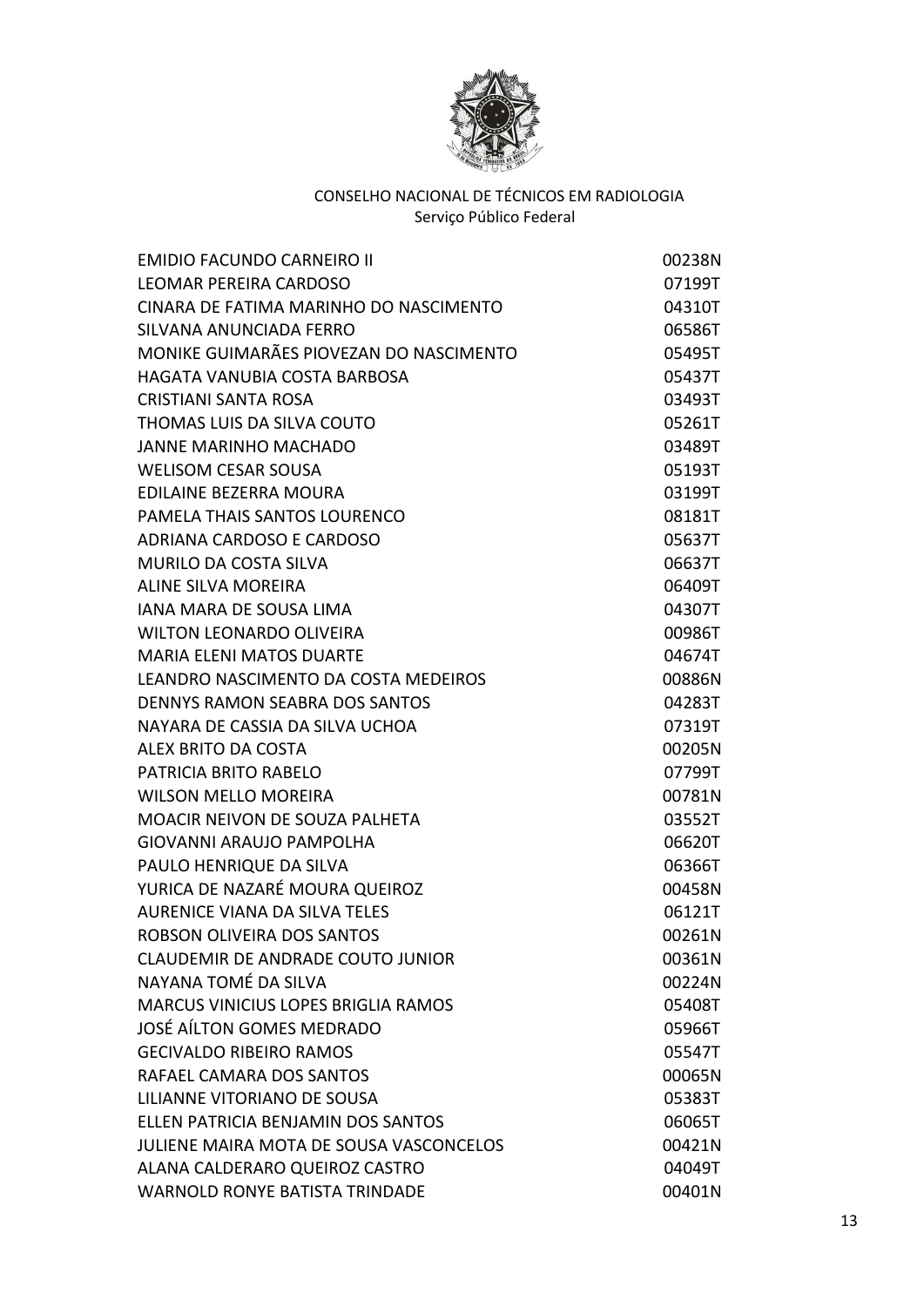

| <b>BONIEK MACIEL DOS SANTOS</b>        | 00379N |
|----------------------------------------|--------|
| <b>SILVANA MATTOS DOS SANTOS</b>       | 06423T |
| <b>HEROMITA CAVALCANTE DIAS</b>        | 06382T |
| EVARISTO DE JESUS TRINDADE DE OLIVEIRA | 06619T |
| <b>ALINY CORREIA SOUTO</b>             | 07552T |
| <b>BRUNA NOGUEIRA FARIAS</b>           | 06553T |
| RICHARDSON LUIZ PACHECO DE OLIVEIRA    | 05773T |
| MARIA DE LOURDES CALDAS GOMES          | 05661T |
| JOSÉ IÇAN DIORGIS PICANÇO IVANOVITCH   | 03321T |
| CELUANY MOTA ALMEIDA                   | 05565T |
| MALBA RAYANNE PEREIRA DA SILVA         | 05172T |
| ANA CAROLINA DE FREITAS SANTOS         | 06954T |
| <b>MONICA DOS SANTOS FRANCA</b>        | 06329T |
| DAVID WILSON PINTO PANTOJA             | 03940T |
| <b>GLAUCO SÉRGIO DUARTE ABREU</b>      | 00190N |
| MARIANE PONTES ALMEIDA                 | 05041T |
| ELISANGELA CAETANO GONÇALVES DA SILVA  | 03301T |
| ANDRÉ SILVA DOS SANTOS                 | 03964T |
| <b>FRANCILEIDE DOS SANTOS</b>          | 07448T |
| RAFAEL BENDINELLI FERNANDES            | 00809N |
| TAMIRES ALMEIDA DE OLIVEIRA            | 05958T |
| HERLANE DA CRUZ ASSUNÇÃO               | 04806T |
| <b>SABRINA BRAGA MATOS</b>             | 06892T |
| TAÍS SOUZA MACHADO BARROS              | 06879T |
| <b>ADRIELLY PINHO DANTAS</b>           | 00386N |
| ANGELA CONCEICAO LEITE GARCIA          | 04893T |
| FERNANDA DA SILVA MAGALHAES            | 06223T |
| <b>JAIRO DE SOUSA MORAES</b>           | 03555T |
| <b>DIEMILE DA CRUZ PEREIRA</b>         | 05703T |
| ÉDIPO BEZERRA FILGUEIRAS               | 03132T |
| WESLEY SÁ LISBOA                       | 03738T |
| CLÉVIA DOS REIS ARAUJO                 | 06843T |
| MARIANA DO SOCORRO DOS SANTOS DA SILVA | 05529T |
| MARIA DE NAZARÉ FARIAS DOS SANTOS      | 01700T |
| CRISTIANO GUILHERME LAVAREDA CHAHINI   | 03067T |
| REGIANE MARCELA MEIRELES DE FREITAS    | 00321N |
| PATRICK DE OLIVEIRA GOUVEA             | 05007T |
| HENRIQUE SILVA DE SOUZA                | 06767T |
| SUZANA DE NAZARÉ MORAES DOS REIS       | 04929T |
| IVAN NILSON SANTOS DE MELO FILHO       | 05564T |
| ROSA LINA LOPES DIAS                   | 05582T |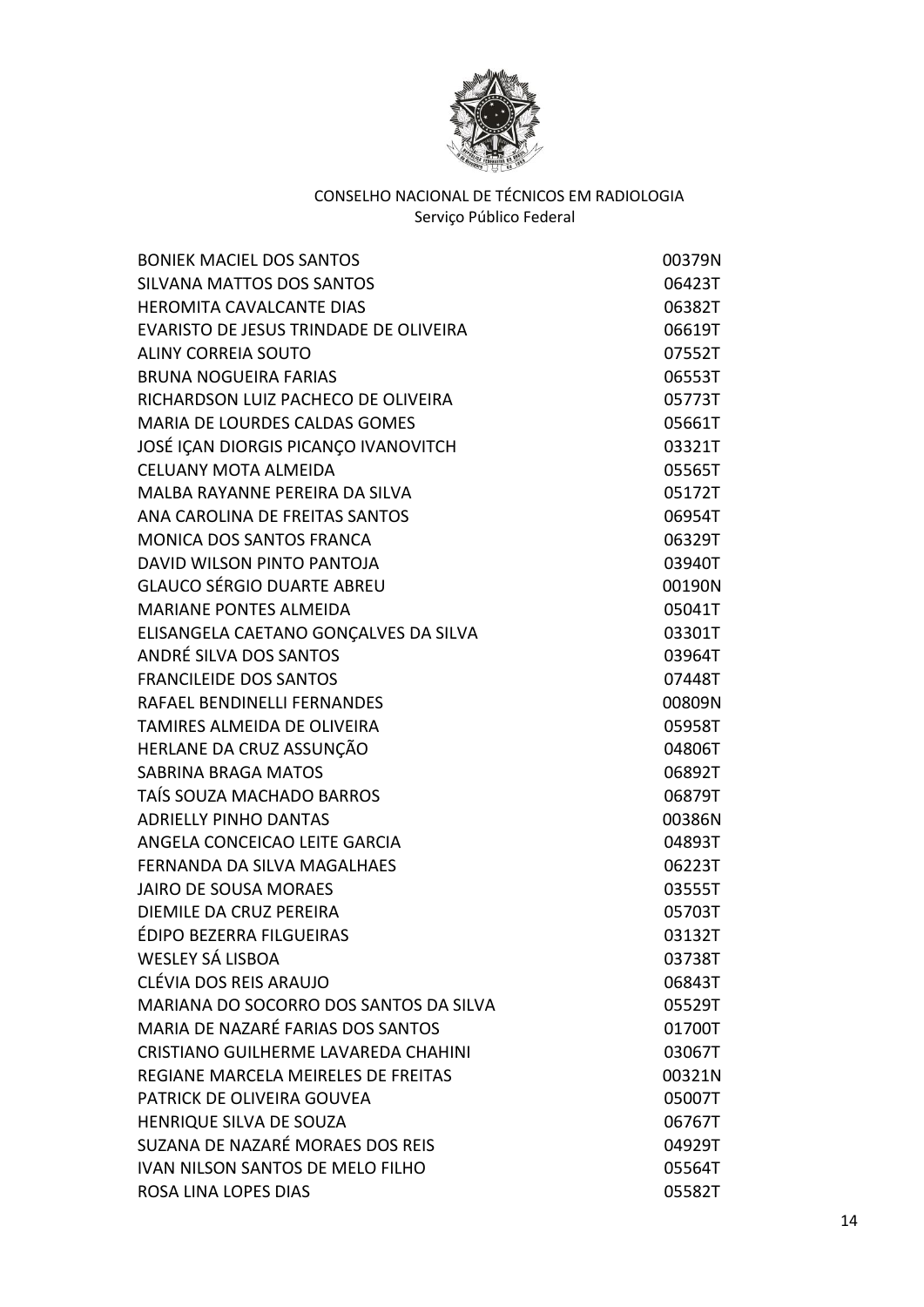

| DAYLA ROBERTA RODRIGUES SANTOS           | 03010T |
|------------------------------------------|--------|
| SIMONE PINHEIRO MAUES DA COSTA           | 04766T |
| LINDACY VIANA PEREIRA                    | 06112T |
| JOSE RENATO SILVA DE LIMA                | 06069T |
| <b>KELVIS DIEGO LEAO MARQUES</b>         | 07953T |
| <b>GILVANDRO AMARAL DA SILVA</b>         | 04889T |
| JORGE INÁCIO MOSCOSO CARNEIRO            | 05797T |
| PAULO SERGIO CABRAL SERRAO               | 05101T |
| <b>RUAN PATRIC RIBEIRO PESSOA</b>        | 02908T |
| DANIELE DA SILVA ALMEIDA                 | 00490N |
| <b>EDIVALDO BERTOLDO FARIAS</b>          | 02832T |
| <b>HELLEM JAMILLY SILVA CORREA</b>       | 02810T |
| ANA PATRICIA DA SILVA                    | 06068T |
| HELDER SOUZA DE ALMEIDA                  | 00331N |
| <b>VALDELICE CORREIA GOMES</b>           | 05255T |
| TAYANA DOS SANTOS PAIXÃO                 | 06801T |
| MILEYDE SILVA DA SILVA                   | 06444T |
| DIEMERSON CLEY NOGUEIRA DA COSTA         | 05644T |
| REBECA DO NASCIMENTO REDONDO SILVA       | 00254N |
| <b>MAURILO MENDES DA SILVA</b>           | 04950T |
| <b>AURINES DE SOUSA</b>                  | 05954T |
| ELAINE DE OLIVEIRA CASTRO                | 05221T |
| JEREMIAS MORAES DO NASCIMENTO            | 02733T |
| ADRYANNE ALYCE CARVALHO PRATA            | 02723T |
| <b>ILKA CUNHA SILVA</b>                  | 02711T |
| MAYARA GUIMARAES DE OLIVEIRA             | 07064T |
| ANA PAULA ALEIXO                         | 04266T |
| HEVERSON MOURÃO VIEIRA                   | 02656T |
| NILMA SILVA DOS SANTOS                   | 06288T |
| RICHELLE CRISTINA DOS SANTOS MENEZES     | 00439N |
| MARIA ROSINEIDE MOTA DE SOUZA            | 06359T |
| <b>RUY CRISTIANO SALES FERNANDES</b>     | 07398T |
| RODOLFO LEONI SMITH DE ANDRADE           | 04858T |
| ANDRESSA KETHELLEN OLIVEIRA DE M MENEZES | 02572T |
| <b>JOYCE SILVA LEANDRO</b>               | 07122T |
| DRIELLY PRISCILLA BARROCAS BEZERRA       | 06162T |
| <b>CLAUDICEIA LOPES MENDES</b>           | 02520T |
| <b>FRANCISCA CORREA DA COSTA</b>         | 02671T |
| ANGELA MARIA VIANA FARIAS                | 02502T |
| DEISY DE NAZARÉ BARBOSA MC PHERSON       | 02494T |
| <b>JUNIOR ARAUJO ESPINDOLA</b>           | 06992T |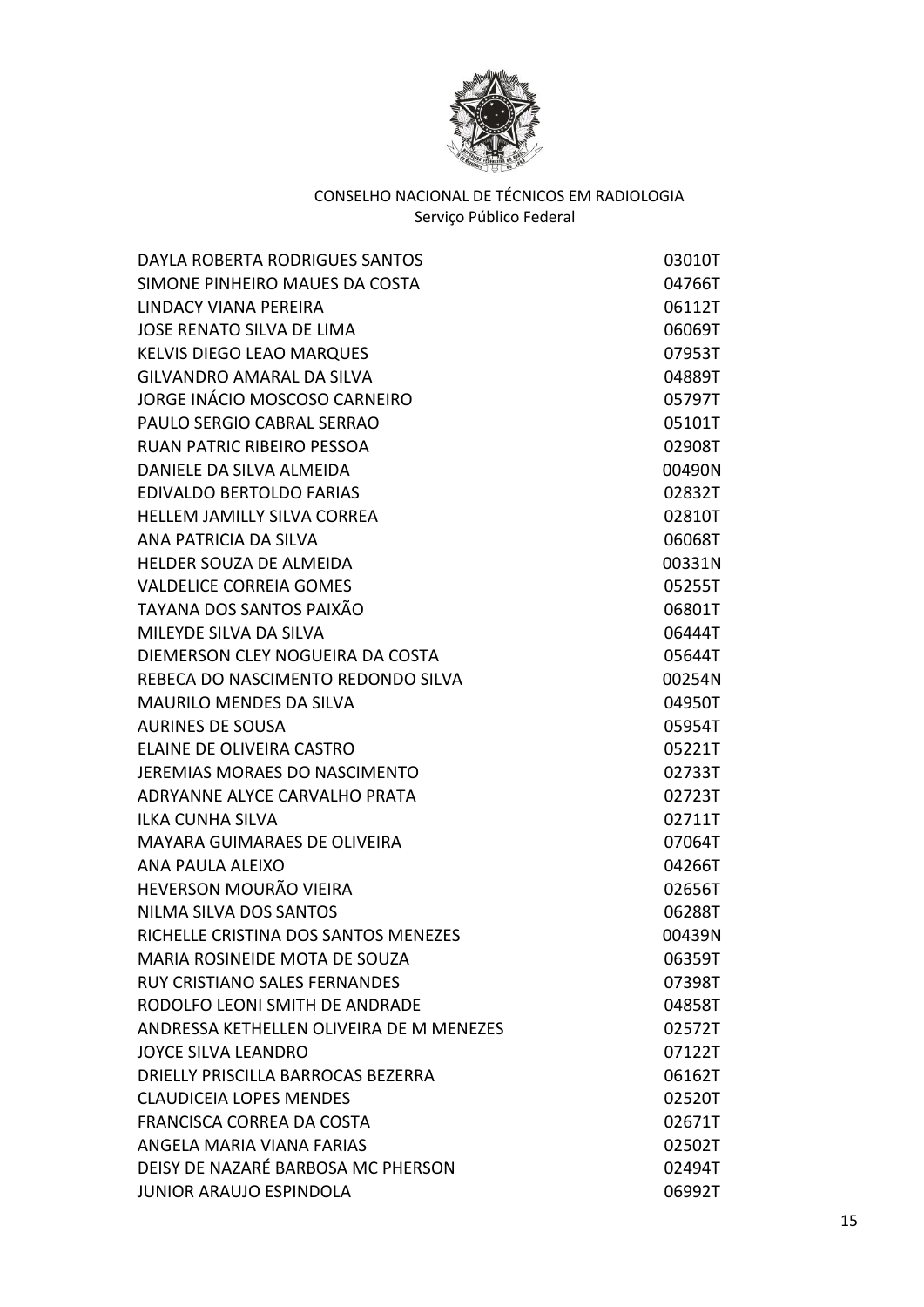

| SAMANTHA DANIELY GOMES BARROS           | 05555T |
|-----------------------------------------|--------|
| THIAGO DE OLIVEIRA SANTANA              | 07357T |
| ANDERSON GIACCOMO FERRARO COUTINHO      | 00229N |
| <b>JOSE ANTONIO PANTOJA MONTEIRO</b>    | 06270T |
| BRUNO BARRAL PINHEIRO DA SILVA          | 02397T |
| BRUNA DO SOCORRO BARBOSA FLEXA CAMPOS   | 06802T |
| <b>RENATA PAULA MENDES</b>              | 05578T |
| <b>MURILO GARCIA DE PAULA</b>           | 00273N |
| CLÉIA CUNHA DA SILVA                    | 02317T |
| <b>BRUNA CONCEICAO RODRIGUES REBELO</b> | 05371T |
| <b>RAILAN AGUIAR HOLANDA</b>            | 06710T |
| JOHN KENNEDY FONSECA JUNIOR             | 02372T |
| FILIPE PONTES AMBÉ                      | 00159N |
| PAULO DOS SANTOS LIMA                   | 02236T |
| <b>KARINA AMORIM BORGES</b>             | 00398N |
| LUÍS OTÁVIO GALVÃO DA SILVA             | 05372T |
| ROSINEI BARRADAS DA SILVA               | 04768T |
| ROSA MARIA MARINHO COSTA                | 02151T |
| IZABEL CRISTINA R MULLER DE F S SANTOS  | 04079T |
| RENALVA ABREU CAETANO                   | 03994T |
| <b>SIMONE LADISLAU MARTINS</b>          | 02071T |
| MIRIAM DE ARAUJO MONTEIRO               | 02047T |
| NEUZA MARIA FERREIRA DE LIMA            | 02046T |
| <b>WASHINGTON MONTEIRO CASTRO</b>       | 01998T |
| <b>ADRIANA DIAS COELHO</b>              | 01967T |
| KATIÚSCIA DOS SANTOS LOBATO             | 01961T |
| CARLOS WASHINGTON SARMENTO PEREIRA      | 01959T |
| FRANCISCO ROMÃO DE ASSIS NETO           | 01953T |
| <b>JOSIANE PASTANA BELÉM</b>            | 07181T |
| VANESSA RÊGO MARQUES                    | 00483N |
| <b>EDILANA ROCHA PARENTE</b>            | 02035T |
| ELY CARLOS MONTEIRO COSTA               | 02021T |
| CLENILDA DA SILVA PAIXÃO                | 04804T |
| DAYSE KELLY ANDRADE DOS SANTOS FACANHA  | 00198N |
| HERICK RODRIGO DE SOUZA BARBOSA         | 00253N |
| ISMAEL ROCHA DE VASCONCELOS             | 04703T |
| <b>MARLON ALMEIDA DA SILVA</b>          | 01794T |
| <b>JULIANA DA SILVA CARDOSO</b>         | 00954N |
| <b>HAMILTON NASCIMENTO DA SILVA</b>     | 01780T |
| LIDÉIA DA ROCHA MACHADO                 | 00333N |
| ELIELSON DA SILVA BARROSO               | 01671T |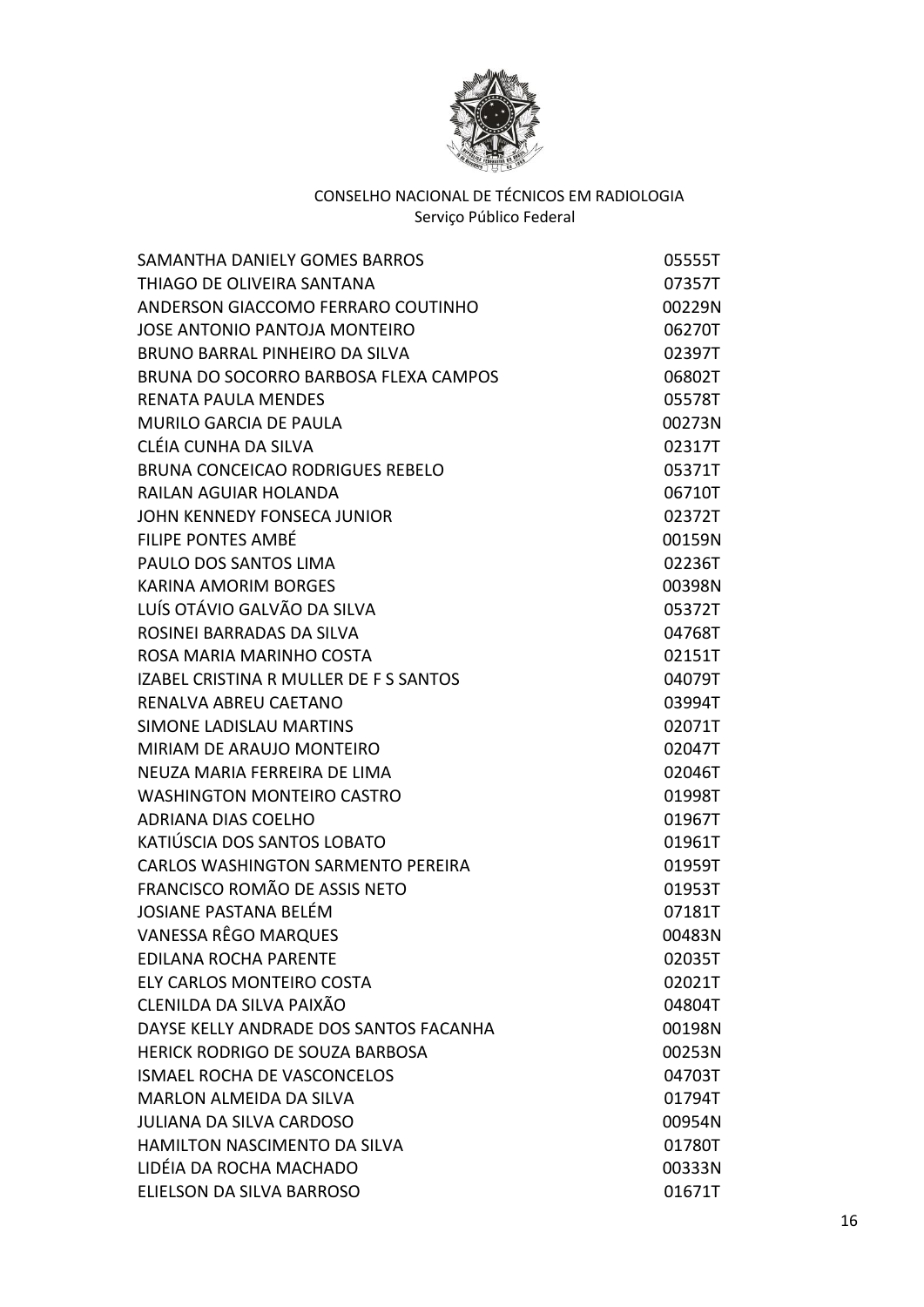

| BRUNO CÉZAR DA SILVA PALHETA           | 01623T |
|----------------------------------------|--------|
| JOSÉ MARCOS DOS SANTOS NETO            | 01605T |
| <b>ELIZETE DE SOUZA MORAES</b>         | 01600T |
| VANESSA SÁ DE PAIVA PEREIRA            | 00735N |
| <b>MAURILENE SOUSA SOARES</b>          | 03958T |
| <b>WALDINEY MENDES FLEXA</b>           | 01430T |
| REJANDERSON MONTEIRO ALMEIDA           | 01382T |
| ANDERSON FERREIRA DAMASCENO            | 01364T |
| LOIDE DA COSTA FEITOSA                 | 04758T |
| ANTONIA CRISTINA DO ESPIRITO SANTO     | 02433T |
| <b>FRANCILEIDE GARCIA MORAIS</b>       | 04759T |
| LUIZ GONZAGA MORAES DE SOUZA JUNIOR    | 00545N |
| <b>MARCOS LUIZ GOMES RODRIGUES</b>     | 01286T |
| ELISÂNGELA DA CUNHA SILVA              | 00179N |
| FRANCISCO JÚNIOR SENA DA COSTA         | 04791T |
| <b>AURIENE CARDOSO MORAES</b>          | 01388T |
| SUELEN MARUSA DA SILVA MONTEIRO LIMA   | 01232T |
| EDINAIR VALENTE DA SILVA               | 00134N |
| <b>ANTONIO MESSIAS BRITO DE MORAES</b> | 03148T |
| <b>MARCOS ANTONIO DOS REIS SILVA</b>   | 01607T |
| <b>MADSON PEREIRA DA SILVA</b>         | 01119T |
| ROSILENE BARBOSA DE SOUZA              | 04021T |
| <b>IVANE MENDES DE SOUZA</b>           | 00989T |
| <b>GILBERTO VIANA LOBATO</b>           | 03967T |
| RENATO FLAVIO HOLANDA DO CARMO         | 05517T |
| <b>SULINA BEUAIA PEREIRA</b>           | 07490T |
| ADRIANO ROGER SILVA DA SILVA           | 04661T |
| HIGO LEONARDO OLIVEIRA SANTOS          | 04699T |
| FRANCISCO JOSÉ DA SILVA CAMPOS         | 00874T |
| ALINE DE SOUZA CANTUARIA               | 00289N |
| <b>CLAUDIO ROBERTO SENA BRASIL</b>     | 04557T |
| MERCEDES FURTADO DE LIMA               | 04611T |
| VANIA LÚCIA MARQUES VIANA              | 00815T |
| <b>HERMES SOUZA SILVA</b>              | 00805T |
| CAMILA DE FÁTIMA ROQUE DE ASSIS        | 00800T |
| LILIAN REIS DA SILVA BARROS            | 00988N |
| POLIANA FURTADO DOS SANTOS             | 00404N |
| ROSENILSON CAMPOS DA SILVA             | 04623T |
| <b>JARLEANE FERREIRA BRITO</b>         | 06341T |
| ROSANGELA FREITAS SILVA                | 06079T |
| <b>TAILDE DA SILVA MARTINS</b>         | 06175T |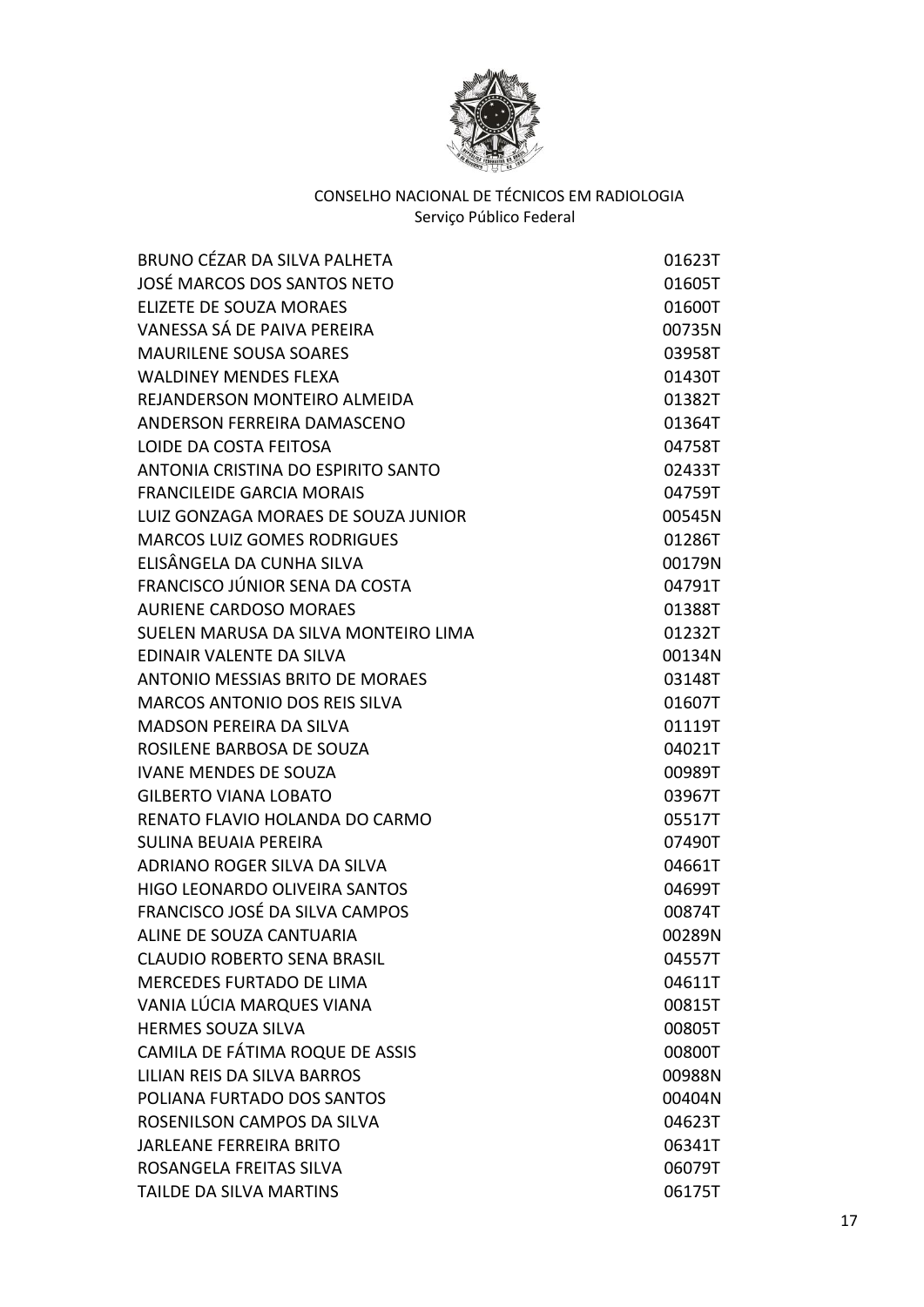

| MARCELA NATÁLIA DE SOUSA LIMA           | 00756N |
|-----------------------------------------|--------|
| RIÁDNY MARQUES DA SILVA                 | 00478N |
| CLÁUDIA RENÉE FARIAS BARBOSA            | 00808T |
| MILENE MOREIRA DE OLIVEIRA              | 06788T |
| <b>MIGUEL RIBEIRO FREITAS SANTOS</b>    | 06340T |
| <b>AURICELY DA SILVA OLIVEIRA</b>       | 06219T |
| JORLEANY STEPHANY CARDOSO DIAS DA SILVA | 05868T |
| <b>ESDRAS COSTA DA SILVA</b>            | 00613T |
| ROBERTA DE MELO BRANDÃO                 | 06824T |
| ANDREA MAYARA GONZAGA FERNANDES         | 06740T |
| JOSÉ AUGUSTO DE LEMOS MONTEIRO          | 00610T |
| <b>JEOMILSON FEIO MORAES</b>            | 06327T |
| DEBORA CRISTINE MOREIRA ROCHA           | 06309T |
| MARIA SILVANIA DE HOLANDA DIAS          | 05245T |
| EMERSON CÉZAR BRAGA VELOSO              | 00529T |
| RODRIGO SANTA BRÍGIDA FREITAS           | 00226N |
| LAURO CÉSAR CARDOSO VIANA               | 00510T |
| <b>GRAZIELA FRANCISCA LIMA SOUSA</b>    | 06703T |
| OSNI QUINTERO PEREIRA JÚNIOR            | 00377N |
| <b>KELISSON ASSIS DE SOUSA</b>          | 06385T |
| ELIAS SERRÃO DA CRUZ                    | 00464T |
| <b>CLEIDE MARIA DE OLIVEIRA SOARES</b>  | 04604T |
| ERILA KEVELIN SILVA DA SILVA            | 05086T |
| <b>ITATIANE MAIA PANTOJA</b>            | 05044T |
| CRISTIAN DA SILVA CASSULO DE MELLO      | 00437T |
| TAYNÃ ANTONIO FERREIRA DA SILVA         | 00471N |
| CAMILA BARBOSA LIMA                     | 06853T |
| <b>JOAO BATISTA RIBEIRO SILVA</b>       | 06427T |
| <b>MAIKO DA SILVA PORTAL</b>            | 05009T |
| LENIMAR VIEIRA TAVARES                  | 00792T |
| <b>JUCINEIDE BARBOSA DE CASTRO</b>      | 05572T |
| SILVIA KARINA LOPES DA SILVA            | 04585T |
| DIONATTAN ALLLSON DOS SANTOS CORRÊA     | 04458T |
| <b>DULCILENE SILVA COSTA</b>            | 05895T |
| RAIMUNDO SANTOS PINHEIRO                | 00351T |
| TÁSSIA EVENI FERREIRA PRATA             | 00390N |
| DANIELLE CONCEIÇÃO ANDRADE CARNEIRO     | 04579T |
| ELIVANE NAZARE SOARES DE SOUSA          | 00210N |
| <b>ISMAEL RIBEIRO LEITE</b>             | 00398T |
| KARINE DAS DORES SILVA                  | 05919T |
| JOSE ORLANDO DA MACENA DA SILVA         | 00409N |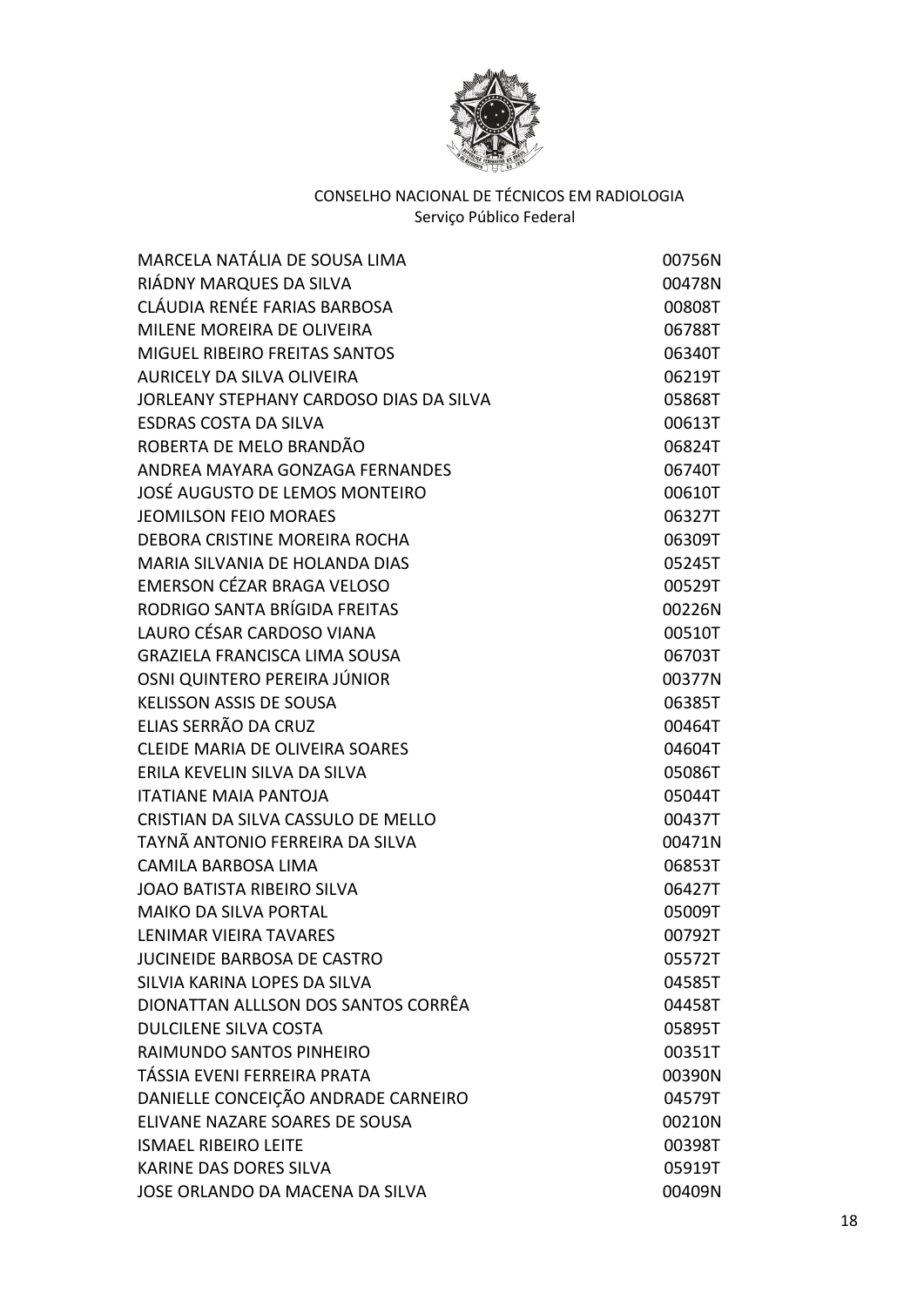

| <b>VALDILEIA RAMOS SERRA</b>                |        |
|---------------------------------------------|--------|
|                                             | 06268T |
| ANTONIA GLEICIANE DE LIMA SOUZA             | 08481T |
| RUTH MORAES FONSECA                         | 04812T |
| CRISTINA DOS SANTOS MONTALVAO               | 05200T |
| ROSIMARA TEIXEIRA MONTEIRO                  | 05115T |
| RAIANE SHIRLEY DE SOUSA MARQUES SILVA       | 00493N |
| ANTÔNIO CARLOS CAMPOS DA SILVA              | 00243T |
| ANA CLAUDIA CARVALHO                        | 03969T |
| PATRICIA ADRIANA FERREIRA                   | 00617T |
| <b>LAURA MEIRELES DAMOUS</b>                | 00704T |
| PAULO ROBERTO PAULA DA COSTA                | 00122T |
| ALBANIZE DO CARMO FACANHA PIRES             | 04689T |
| ANDERSON LUÍS NASCIMENTO RAIOL              | 00442N |
| <b>IRACI DINIZ ALMEIDA</b>                  | 06058T |
| DIANE DOS SANTOS BITTENCOURT                | 06278T |
| MARIA ROSIANE SOUZA COSTA                   | 00346N |
| IRAICE DINIZ ALMEIDA DOS SANTOS             | 04905T |
| <b>ISABEL FERREIRA DE NOVAES</b>            | 04897T |
| ANTÔNIO BARBOSA DA COSTA FILHO              | 00185T |
| PATRICIA DO CARMO LIMA                      | 03764T |
| MANOEL ADRIANO DE JESUS SILVA               | 04753T |
| LAÍSE CRISTINA COELHO CAVALCANTE            | 07249T |
| DOUGLAS LOPES DA SILVA                      | 04469T |
| <b>JEREMIAS DA SILVA MORAES</b>             | 05772T |
| MARIA DA GRAÇA TAVARES FRANCO               | 04760T |
| LUCIANA ARAÚJO DE SOUZA                     | 04853T |
| DIEGO FELIPE FERREIRA PACHECO               | 06425T |
| RAENE COELHO DE FREITAS                     | 06390T |
| NILTON LOPES DOS SANTOS                     | 06158T |
| JOÃO ROSIVALDO LUGLIME BEZERRA              | 00139T |
| <b>JOSE MARIA NAZARENO PEREIRA FERREIRA</b> | 00136T |
| EDICLEI RAMOS DA CONCEICAO                  | 06066T |
| ELLEN STEFFANY FREITAS DA SILVA GARCIA      | 05025T |
| ANDERSON JUNIOR FERREIRA DA CRUZ            | 04451T |
| <b>GERONCIO FREIRE DE MEDEIROS</b>          | 06565T |
| ANTÔNIO ALA ARAÚJO SILVA                    | 05858T |
| <b>MARCOS PINTO DA SILVA</b>                | 00734T |
| <b>MARILUCE LIRA DOS PASSOS</b>             | 03986T |
| RODRIGO SANTANA MAIA                        | 07718T |
| MICHEL SANTOS DO AMARAL                     | 00096N |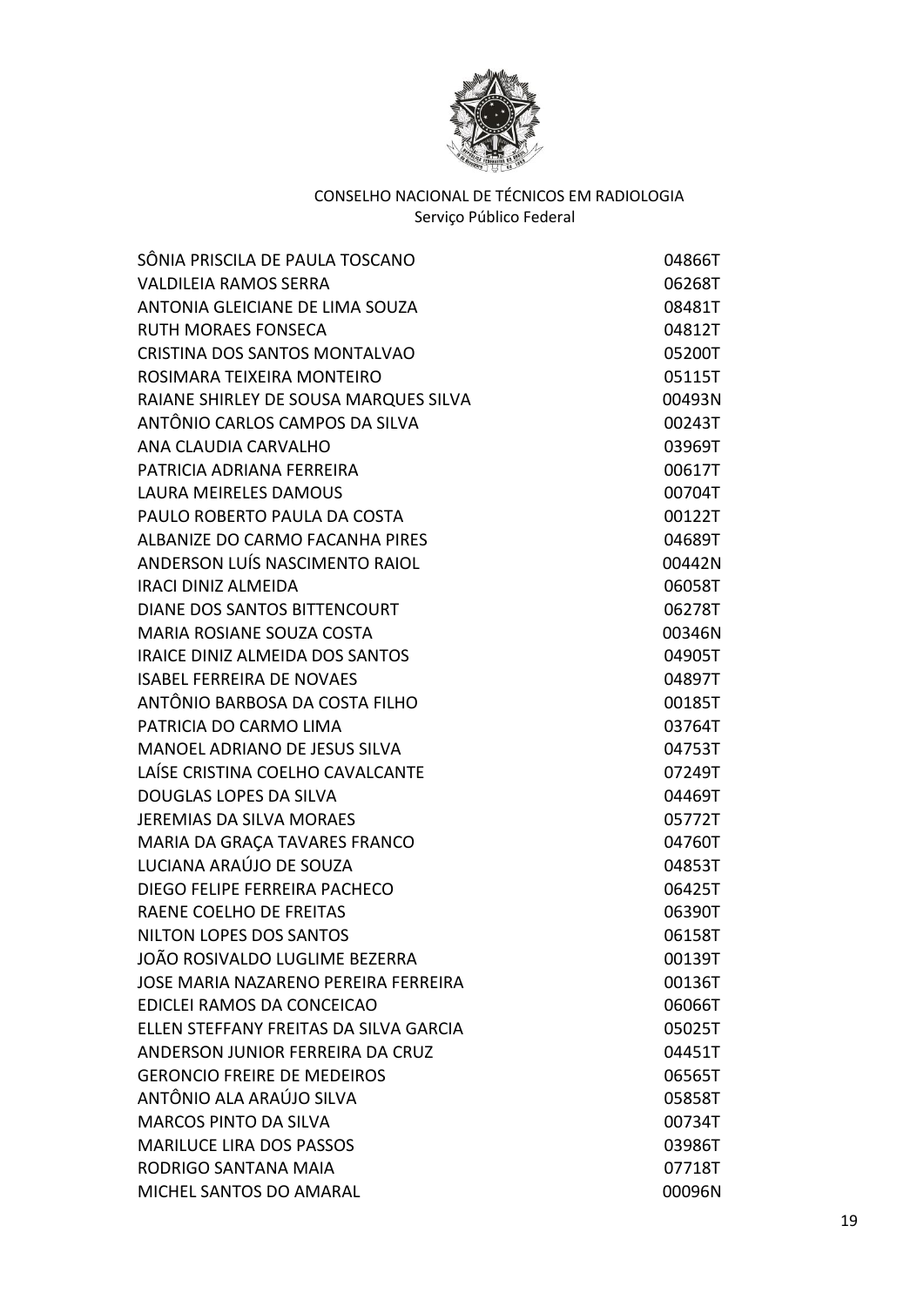

| ELENIR PEREIRA DO AMARAL              | 04459T |
|---------------------------------------|--------|
| ERIANA RIBEIRO RIBEIRO                | 05789T |
| <b>JUCIANE FERREIRA FREIRE</b>        | 05903T |
| ERNANDA ALVES MIRANDA                 | 05938T |
| RONALD AUGUSTO LIMA GAMA              | 04437T |
| SILVANA MONTEIRO DA SILVA             | 04963T |
| <b>CEZAR DIAS CARDOSO JUNIOR</b>      | 05748T |
| <b>FABRICIA RAMOS DA SILVA</b>        | 05541T |
| SILVIA CELIA NUNES DA SILVA           | 05638T |
| <b>BRUNO PERDIGAO DA TRINDADE</b>     | 04518T |
| <b>SUELY MOTA CARVALHO</b>            | 04494T |
| <b>TIAGO SILVA DO VALE</b>            | 06642T |
| <b>SERGIANY LOUREIRO DOS SANTOS</b>   | 06878T |
| HILA RUTH ARACATI PINHEIRO            | 07220T |
| SORAIA CARDOSO CAMPELO                | 04744T |
| <b>CARLOS EDUARDO FREITAS BARBOSA</b> | 03767T |
| JOSÉ GERALDO SILVA DE FREITAS         | 05850T |
| <b>MARCELO SOUZA PINTO</b>            | 05079T |
| ROGÉRIO WAGNER ANDRADE MELO           | 00092N |
| <b>CARLOS ALBERTO NEGRAO MAUES</b>    | 00084N |
| PABLO RENATO SOUZA DE SOUZA           | 04790T |
| <b>MARCELO PAVAO SECCU</b>            | 00384N |
| FRANCISCA MACEDO MIRANDA              | 08277T |
| JÉSSICA ACÁCIO BATISTA                | 05786T |
| <b>RENATA MOEMA DE BARROS LEITE</b>   | 05631T |
| FLÁVIO DA SILVA PICANÇO               | 04422T |
| ROSECLEA SOUSA MONTEIRO               | 04762T |
| <b>JOEL RODRIGUES DE SOUZA</b>        | 00034N |
| <b>FABISON CASTRO DOS SANTOS</b>      | 05983T |
| CRISTIANE COELHO PINTO DE ARAÚJO      | 01157T |
| DIONEY ORLANDO PANTOJA DA GAMA        | 04939T |
| <b>WANDERLEI ALVES DE FREITAS</b>     | 04975T |
| DEISE SIMONE XAVIER DA SILVA          | 04906T |
| <b>ODINEIA DE OLIVEIRA VIEIRA</b>     | 04783T |
| CHIMENNE DE PAULA DA SILVA SOUZA      | 04515T |
| JOÃO PAULO DE ALMEIDA GUERREIRO       | 00266N |
| SUZAN DEBORA DE OLIVEIRA CORREA       | 00627N |
| BETANIA FAUSTINO OLIVEIRA             | 04793T |
| JÓ SÁ DE SOUZA                        | 04736T |
| EDVANIA FERREIRA ALVES DAMASCENO      | 04707T |
| <b>ABDALA AYAN</b>                    | 04672T |